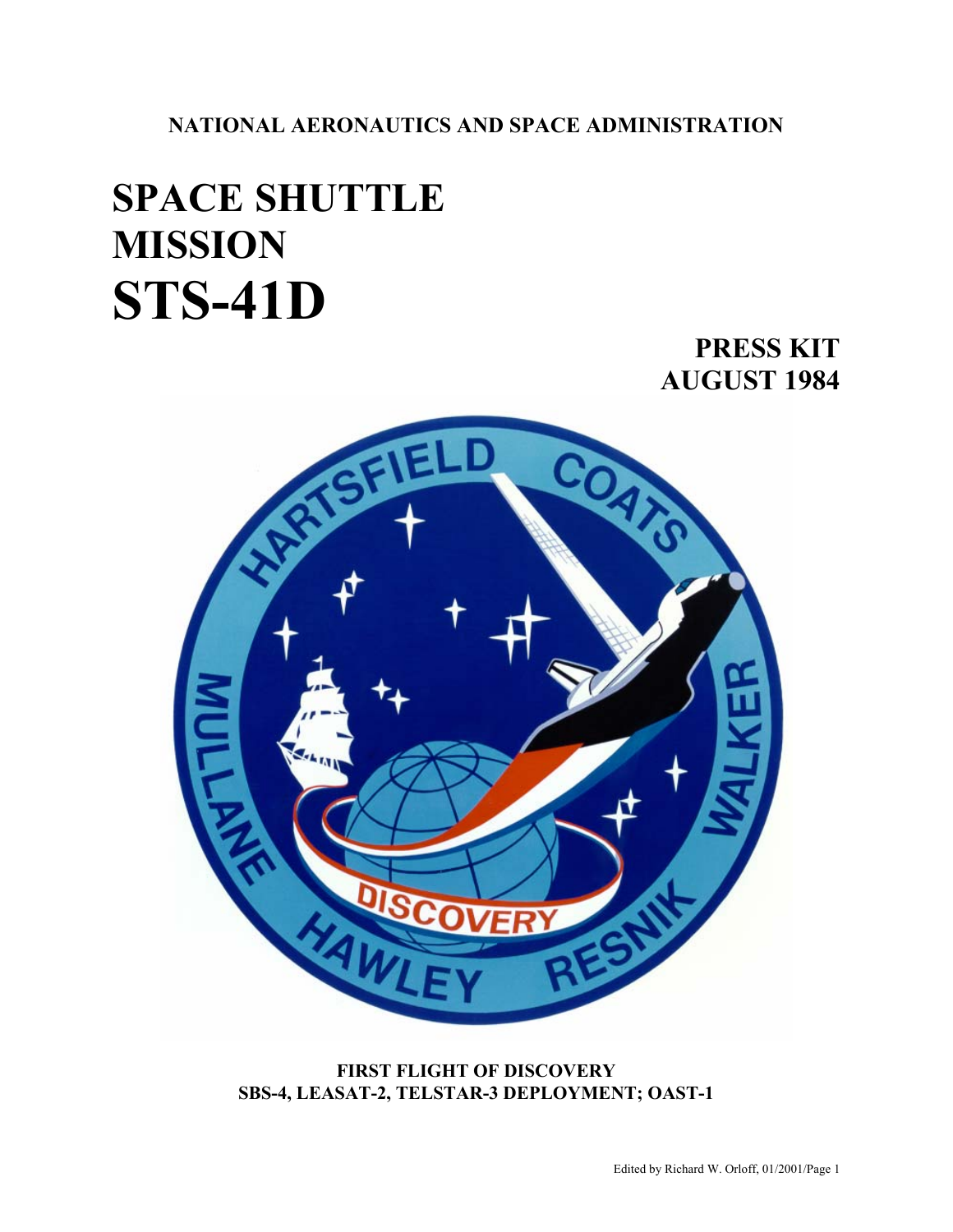## **STS-41D INSIGNIA**

*S84-26391 -- The insignia for the STS-41D mission features the Discovery, NASA's third orbital vehicle, as it makes its maiden voyage. The ghost ship represents the orbiter's namesakes which have figured prominently in the history of exploration. The space shuttle Discovery heads for new horizons to extend that proud tradition.* 

*The NASA insignia design for space shuttle flights is reserved for use by the astronauts and for other official use as the NASA Administrator may authorize. Public availability has been approved only in the form of illustrations by the various news media. When and if there is any change in this policy, which we do not anticipate, it will be publicly announced.* 

*PHOTO CREDIT: NASA or National Aeronautics and Space Administration.*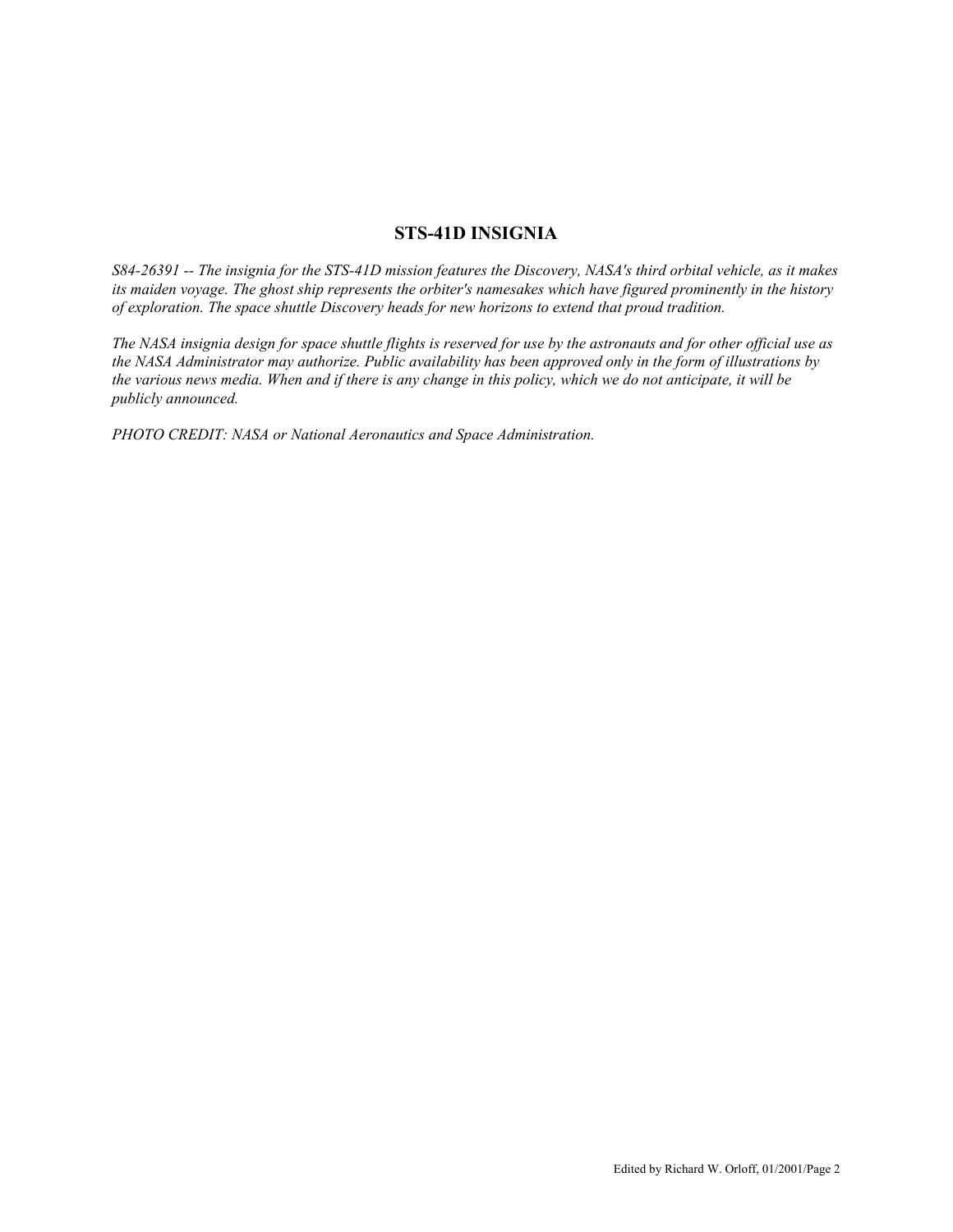## **RELEASE NO: 84- 117 Augus t 1984**

## **CONTACTS**

Charles Redmond/Debra Rahn Headquarters, Washington, D.C. (Phone: 202/453-8590)

Dick Young Kennedy Space Center, Fla. (Phone: 305/867-2468)

Dave Alter Johnson Space Center, Houston, Texas (Phone: 713/483-5111)

Bob Ruhl Marshall Space Flight Center, Huntsville, Ala. (Phone: 205/453-0034)

Ralph Jackson Dryden Flight Research Facility, Edwards, Calif. (Phone: 805/258-8381)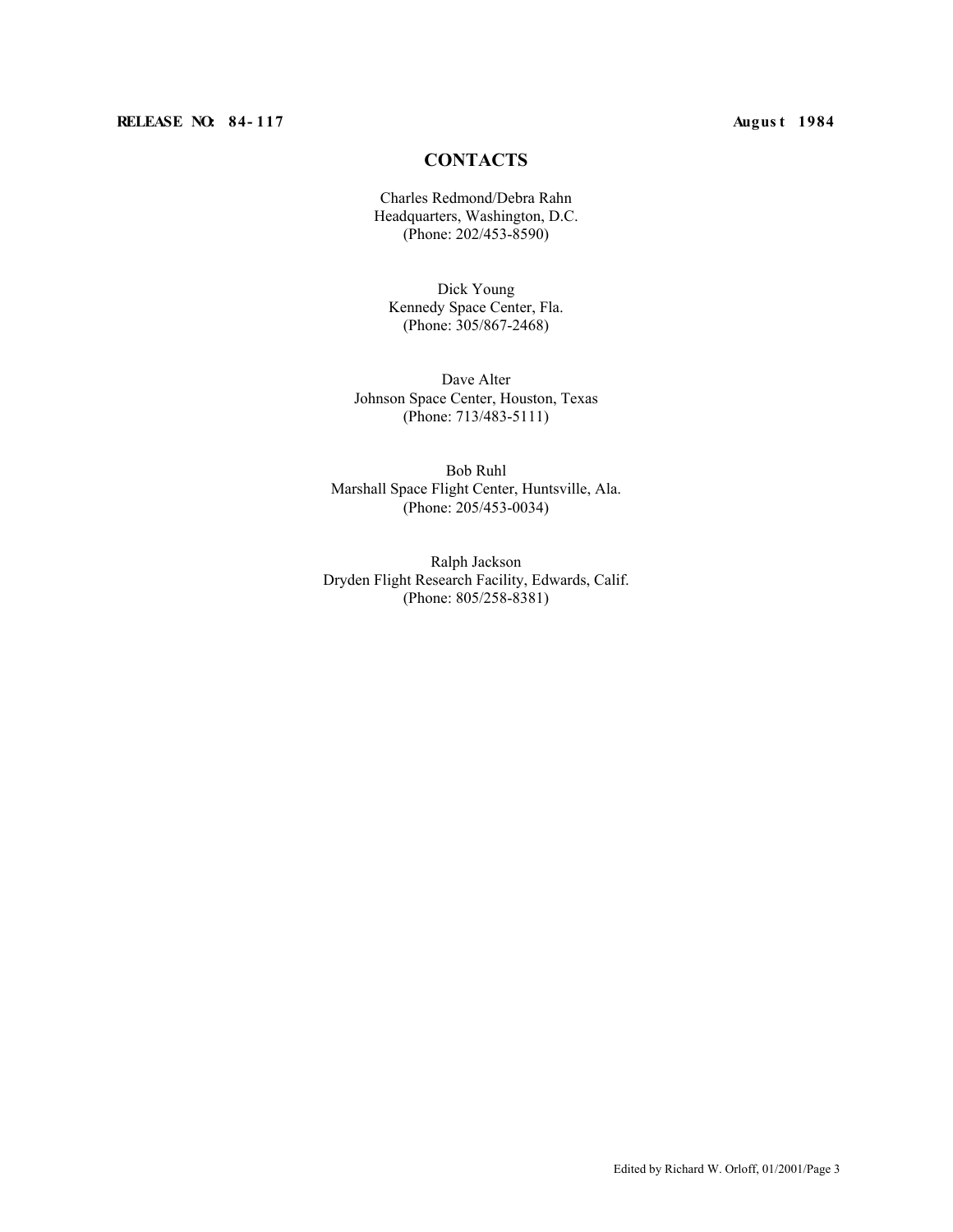## **CONTENTS**

| <b>GENERAL RELEASE</b>                      | 5  |
|---------------------------------------------|----|
| <b>41-D BRIEFING SCHEDULE</b>               | 7  |
| <b>GENERAL INFORMATION</b>                  | 8  |
| MISSION 41-D REMANIFEST -- QUICK LOOK FACTS | 9  |
| SUMMARY OF MAJOR ACTIVITIES                 | 10 |
| 41-D REMANIFEST SEQUENCE OF EVENTS          | 12 |
| CONFIGURATION AND WEIGHTS                   | 13 |
| SBS-4                                       | 15 |
| LEASAT 2 (Syncom IV-2)                      | 16 |
| TELSTAR 3                                   | 18 |
| OAST-1                                      | 19 |
| Solar Array Experiment                      | 22 |
| <b>Dynamic Augmentation Experiment</b>      | 23 |
| Solar Cell Calibration Facility             | 23 |
| OAST-1 Team                                 | 23 |
| CONTINUOS FLOW ELECTROPHORESIS SYSTEM       | 25 |
| VEHICLE GLOW EXPERIMENT                     | 27 |
| CLOUDS                                      | 27 |
| <b>IMAX</b>                                 | 27 |
| SHUTTLE STUDENT INVOLVEMENT PROJECT         | 28 |
| 41-D FLIGHT CREW DATA                       | 29 |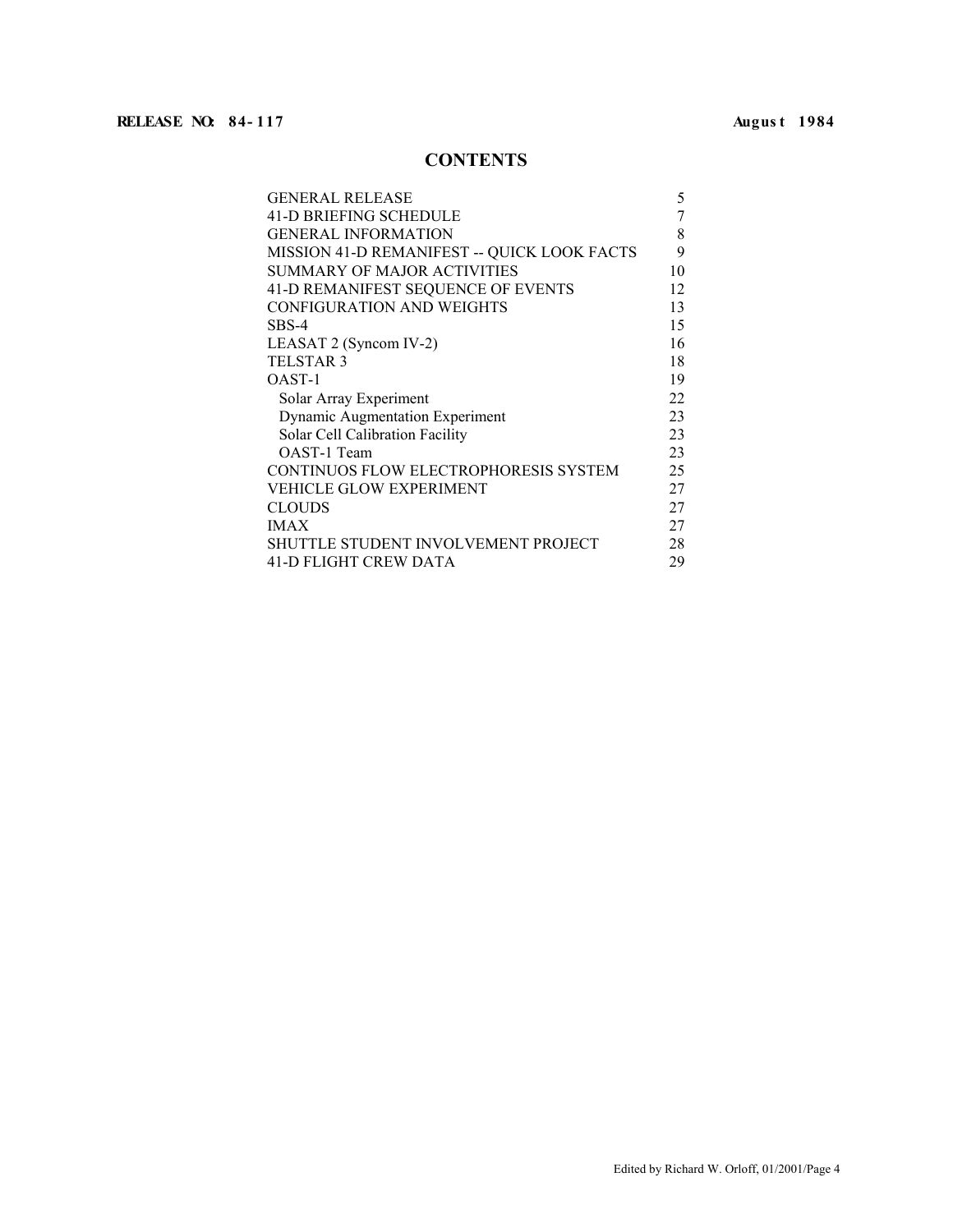## **DISCOVERY TO MAKE MAIDEN FLIGHT ON MISSION 41-D**

Spaceship Discovery, the newest addition to NASA's fleet of reusable orbiters, will be launched on its maiden flight on mission 41-D, the 12th flight in the Space Shuttle program. Launch is set for no sooner than Aug. 29 during a 14-minute launch window that opens at 8:35 a.m. EDT.

The mission features a combination cargo that includes some of the payloads originally manifested to fly on Mission 41-D and some of the payload elements that were slated to fly on Discovery's second mission, 41-F. The decision to remanifest followed the aborted launch of Discovery on June 26, and provides for the minimum distortion to the launch schedule while maintaining NASA's launch commitments to commercial cargo customers.

Cargo bay payloads on the combined mission include: LEASAT-2 (SYNCOM IV-2) for Hughes Communications Services, Inc.; SBS-4 for Satellite Business Systems; TELSTAR 3 for American Telephone and Telegraph (AT&T); and OAST-1 for NASA's office of Aeronautics and Space Technology (OAST). The three commercial communications satellites were originally scheduled to fly on Mission 41-F. The OAST-1 payload was retained from the original 41-D flight. To accommodate the combined mission, several payloads had to be dropped from the cargo bay roster, including the LEASAT-1 (SYNCOM IV-1) satellite, the Large Format Camera, the Cinema-360 special camera and one Getaway Special canister.

Experiments located in Discovery's crew compartment remain the same for this combined mission. They are the commercial Continuous Flow Electrophoresis System (CFES), an IMAX special motion picture camera and a Shuttle Student Involvement Project (SSIP) experiment.

Veteran Shuttle astronaut Henry Hartsfield is the commander of the six-member crew. Hartsfield was the pilot on STS-4, the last of the Shuttle test flights. He will be joined by pilot Michael Coats, and three mission specialists: Judith Resnik, Steven Hawley and Richard Mullane. McDonnell Douglas engineer Charles Walker will serve as a payload specialist on the 41-D mission. He will be responsible for operating the CFES onboard experiments and is the first commercial payload specialist.

Discovery will be launched from Kennedy Space Center's Pad A at Complex 39 into a circular 184-statute-mile orbit with an inclination to the equator of 28.5 degrees. Activities during the crew's first day in space will include activation of the OAST-l solar cell wing experiment and deployment of the SBS-4 commercial communications satellite. About 45 minutes after deployment, the satellite will fire its Payload Assist Module (PAM-D) boost motor to place the satellite into a geosynchronous transfer orbit.

Highlights on the second day of the mission will include the deployment into orbit of LEASAT-2, the first in a series of LEASAT (for LEAsed SATellite) spacecraft. Also known as SYNCOM IV-2, the satellite represents a new type of spacecraft designed specifically for launch from the Space Shuttle. Deployment of LEASAT-2 is scheduled to take place a little more than 24 hours after launch, during the 18th orbit. Equipped with its own unique upper stage, LEASAT-2 will fire a solid propellant rocket motor, 45 minutes after it is sprung out of the cargo bay, to inject it into an egg-shaped transfer orbit. Liquid-fueled engines will be used to progressively raise the transfer orbit altitude until the 1,315 kilograms (2,900 pounds) spacecraft is in its final geosynchronous orbit.

LEASAT-2 is being flown before LEASAT-1 at the request of Hughes Communications Services, Inc. LEASAT-1 has been placed on the manifest for reflight on mission 51-A.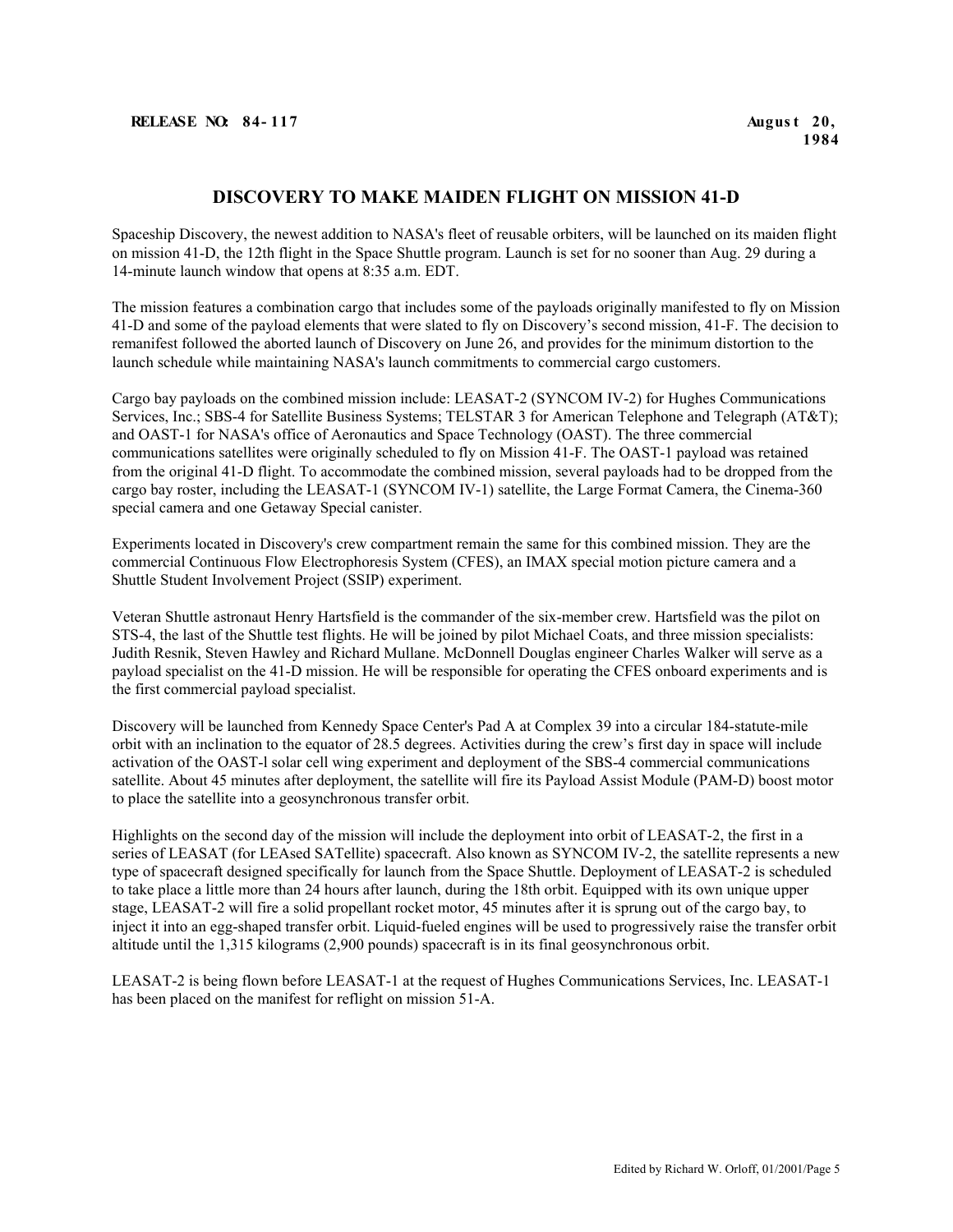Flight day three will complete the satellite deployment triple play with ejection of the TELSTAR 3 spacecraft and its PAM-D boost stage. Both the TELSTAR 3 and the SBS-4 satellite utilize the Hughes 376 spacecraft and are, therefore, nearly identical from an outward appearance. For deployment of the TELSTAR 3 satellite, the flight crew will follow deployment and separation maneuver procedures similar to those used to release the SBS-4 satellite on the first day of the mission.

Also tucked inside Discovery's cargo bay on mission 41-D is a versatile, NASA-developed Mission Peculiar Experiment Support Structure (MPESS). The triangular-shaped assembly serves as the mounting structure for the three OAST-1 experiments. The most distinguishing feature of the OAST-1 payload is a collapsible solar wing that will be unfolded to its fully extended height of 32 meters (102 feet). other OAST-1 experiments will measure deflections and bending motions on the fully deployed solar wing, and gather solar cell performance data.

Flight days three and four will be mostly spent working with the OAST-l payload, including experimentation with both the Solar Cell Calibration Facility (SCCF) and the large solar array. Day six will feature checkout of the orbiter's flight control system, final OAST-1 activities and an orbital news conference with the crew.

Day seven will be entry day. The deorbit burn will be performed on orbit 96. Discovery is scheduled to end its maiden flight in the first portion of orbit 97 with a lakebed landing at Edwards Air Force Base, Calif. Touchdown on prime runway 17 is planned to occur at approximately 144 hours and 57 minutes mission elapsed time.

(END OF GENERAL RELEASE; BACKGROUND INFORMATION FOLLOWS.)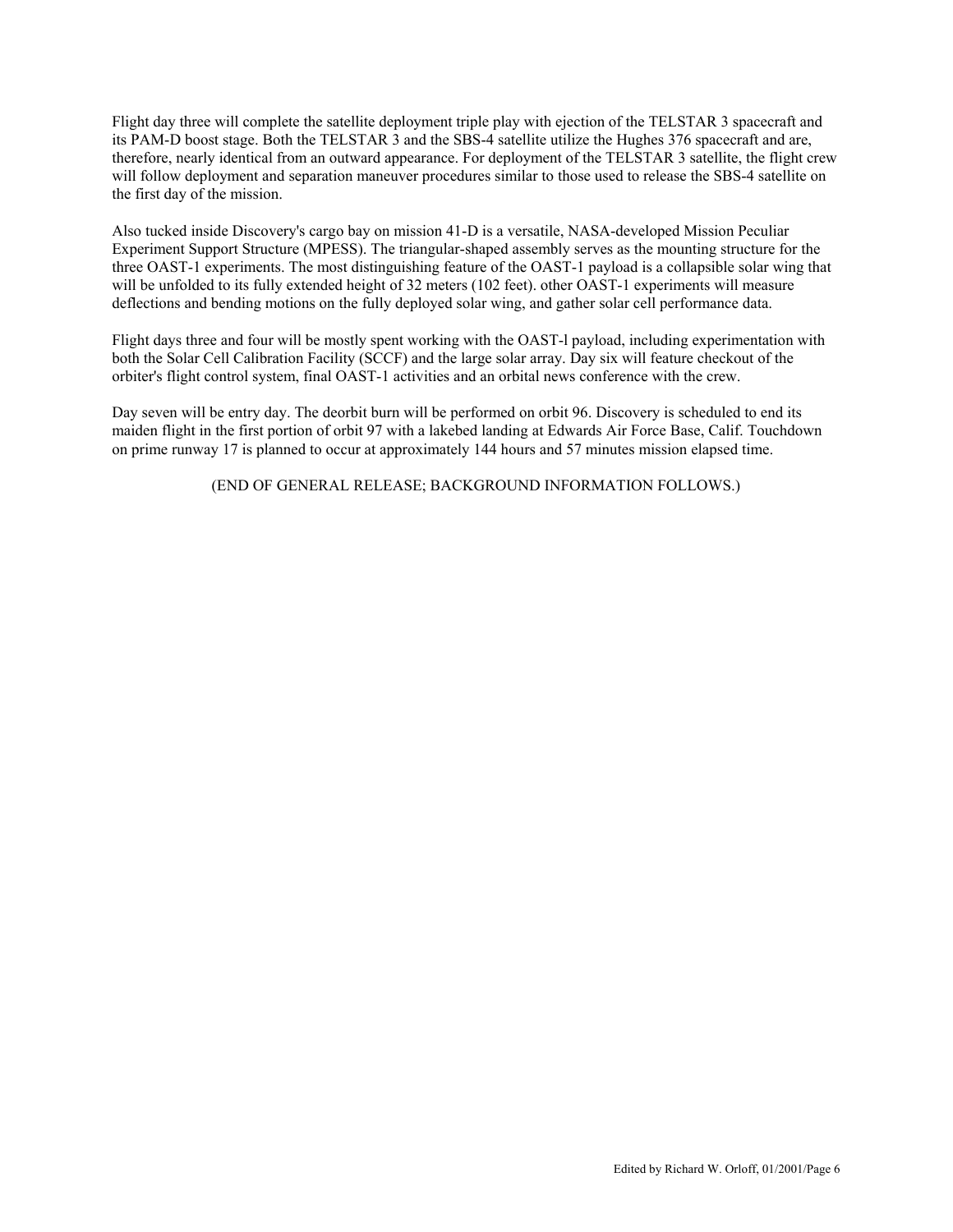## **41-D BRIEFING SCHEDULE**

| <b>TIME</b>                                                                                                                    | <b>BRI EFI NG</b>                                                                    | ORI GI N         |
|--------------------------------------------------------------------------------------------------------------------------------|--------------------------------------------------------------------------------------|------------------|
|                                                                                                                                |                                                                                      |                  |
| $T-1$ Day                                                                                                                      |                                                                                      |                  |
| 9:00 a.m. EDT                                                                                                                  | $SBS-4$                                                                              | <b>KSC</b>       |
| 9:30 a.m. EDT                                                                                                                  | LEASAT (SYNCOM IV) -2                                                                | <b>KSC</b>       |
| 10:00 a.m. EDT                                                                                                                 | AT&T TELSTAR 3                                                                       | <b>KSC</b>       |
| 10:30 a.m. EDT                                                                                                                 | OAST-1                                                                               | <b>KSC</b>       |
| 11:00 a.m. EDT                                                                                                                 | <b>CFES</b>                                                                          | <b>KSC</b>       |
| 1:30 p.m. EDT                                                                                                                  | Prelaunch Press Conference                                                           | <b>KSC</b>       |
| (Although SSIP experimenter Shawn Murphy will not be briefing again, he will be available for interviews at KSC<br>on $T-1$ .) |                                                                                      |                  |
| Launch Day<br>9:45 a.m. EDT (approximately)                                                                                    | Post Launch Press Conference                                                         | KSC (local only) |
| Launch Through End- of-<br>Mssion<br>Times announced an NASA Select                                                            | Flight Director Change of Shift Briefings                                            | <b>JSC</b>       |
| $T+3$ Days<br>3:00 p.m. EDT (approximately)                                                                                    | 41-G Flight Director Briefing                                                        | <b>JSC</b>       |
| $T+4$ Days<br>7:23 a.m. EDT<br>3:00 p.m. EDT (approximately)                                                                   | <b>Inflight Press Conference</b><br>41-G Crew Briefing (followed by round<br>robins) | <b>JSC</b>       |
| Landing Day<br>9:35 am. EDT (approximately)                                                                                    | Post Landing Briefing                                                                | <b>DFRF</b>      |
| Landing+1 Day<br>1:00 p.m. EDT                                                                                                 | <b>Orbiter Status</b>                                                                | <b>DFRF</b>      |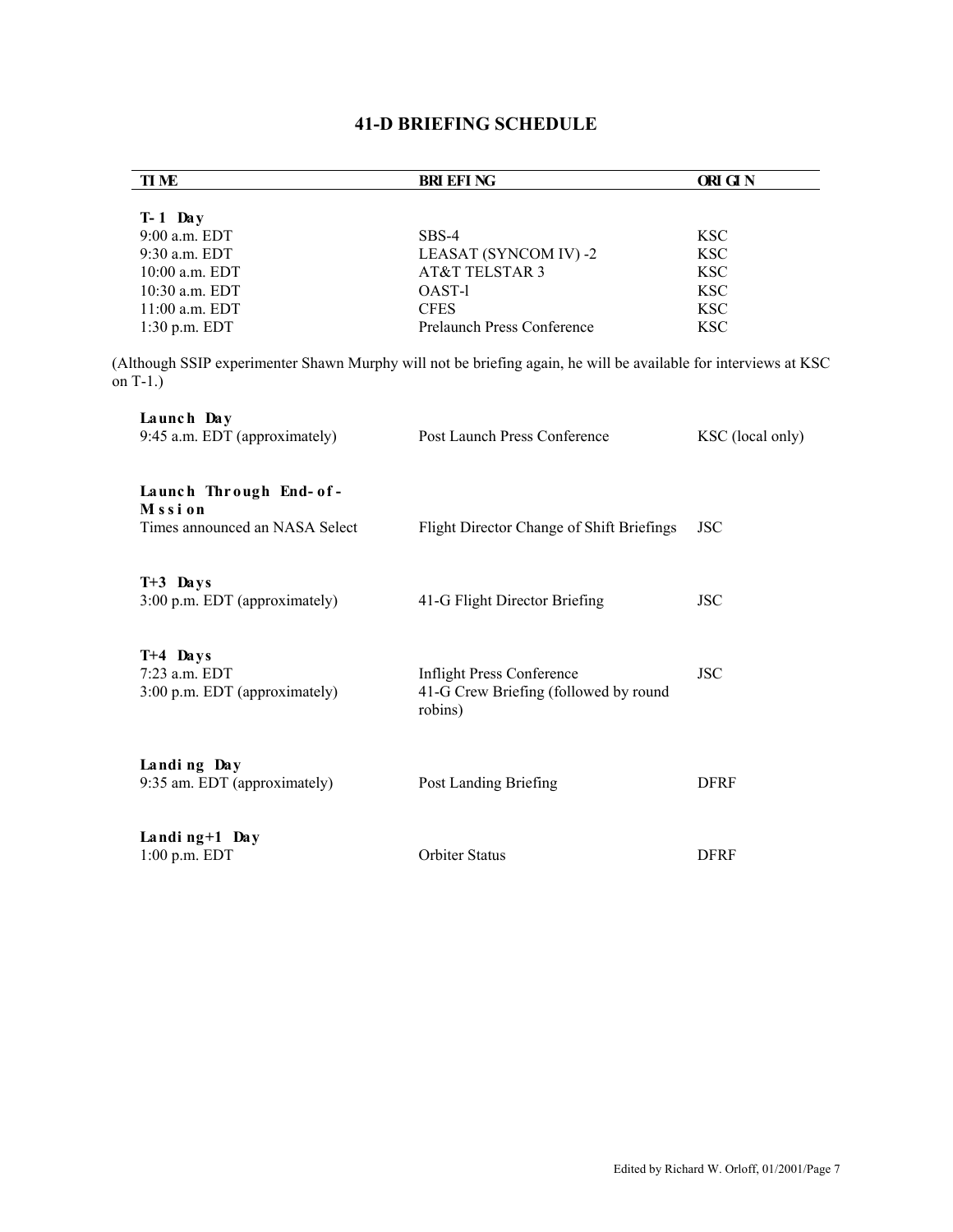## **GENERAL INFORMATION**

## NASA Select Television Transmission

The schedule for television transmissions from Discovery and for the change of shift briefings from the Johnson Space Center (JSC), Houston, Texas, will be available during the mission at the Kennedy Space Center (KSC), Fla.; Marshall Space Flight Center (MSFC), Huntsville, Ala.; and NASA Headquarters, Washington, D.C. The television schedule will be updated daily to reflect any changes dictated by mission operations.

### **St at us Re por t s**

Status reports on countdown progress, mission progress, on-orbit activities and landing operations will be produced by the appropriate NASA news center.

## **Br i e f i ngs**

Flight control personnel will be on eight-hour shifts. Change-of-shift briefings by the off-going flight director will occur at approximately eight-hour intervals.

## **Tr ans c r i pt s**

Beginning with mission 41-D, only transcripts of the change-of-shift briefings will be available at the Shuttle news centers. Transcripts of air-to-ground transmissions have been discontinued.

#### **Mi s cel l aneous**

Information about pre-launch countdown activities, tracking and data information, Huntsville operations and other activities related to the mission will be made available to the media at the news centers in separate publications.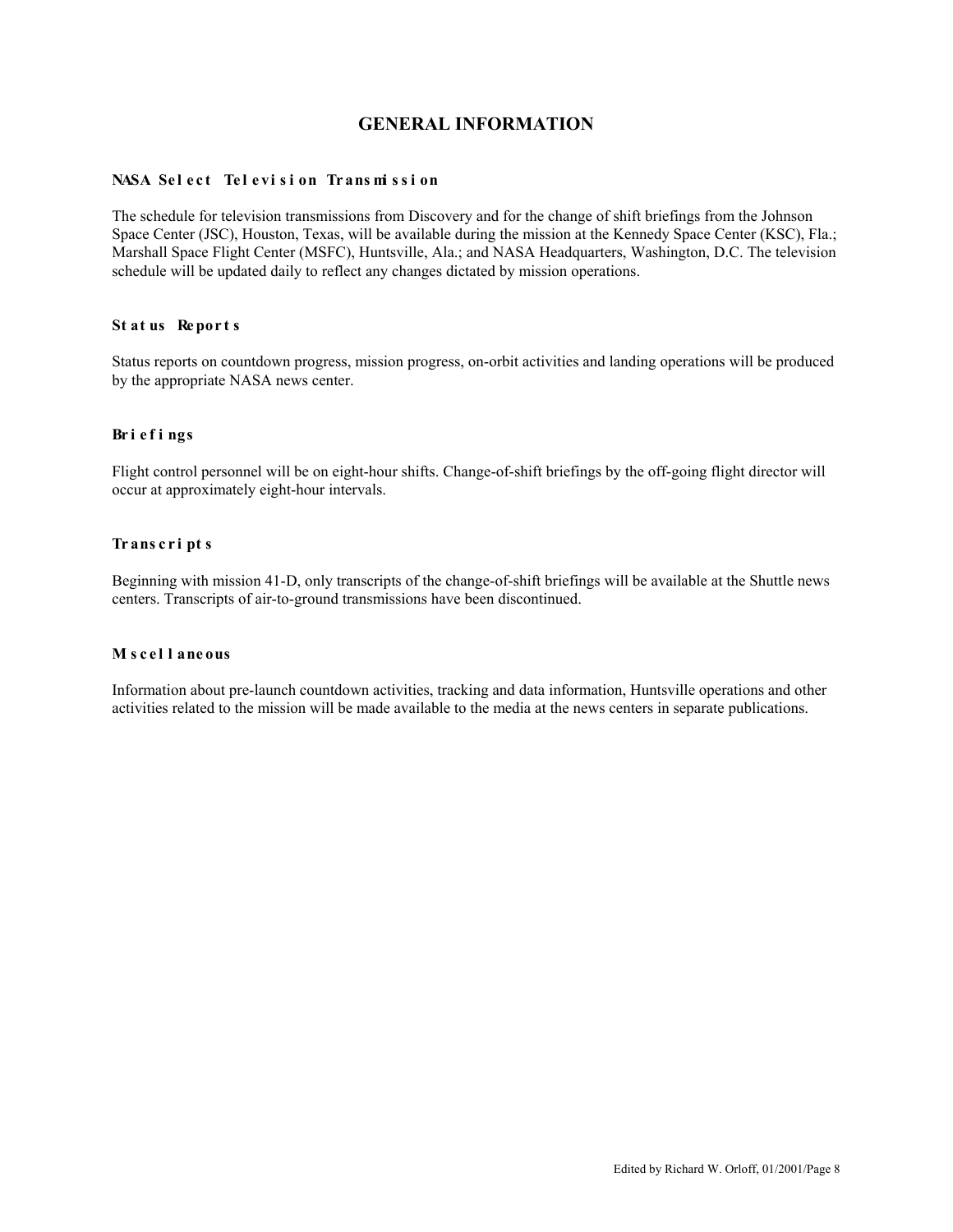## **SHUTTLE MISSION 41-D REMANIFEST -- QUICK LOOK FACTS**

| Crew:                                            | Henry Hartsfield, Commander<br>Michael Coats, Pilot<br>Judith Resnik, Mission Specialist<br>Steven Hawley, Mission Specialist<br>Richard Mullane, Mission Specialist<br>Charles Walker, Payload Specialist                                                                                                                                                                             |  |  |  |
|--------------------------------------------------|----------------------------------------------------------------------------------------------------------------------------------------------------------------------------------------------------------------------------------------------------------------------------------------------------------------------------------------------------------------------------------------|--|--|--|
| Orbiter:                                         | Discovery (OV-103)                                                                                                                                                                                                                                                                                                                                                                     |  |  |  |
| Launch Site: Pad 39A, Kennedy Space Center, Fla. |                                                                                                                                                                                                                                                                                                                                                                                        |  |  |  |
| Launch date/time:                                | August 29; 8:35 a.m. (EDT)                                                                                                                                                                                                                                                                                                                                                             |  |  |  |
| Window:                                          | 14 minutes to 8:49 a.m. (EDT)                                                                                                                                                                                                                                                                                                                                                          |  |  |  |
| Orbital Inclination:                             | 28.45 degrees                                                                                                                                                                                                                                                                                                                                                                          |  |  |  |
| Altitude:                                        | 184 s. mi. apogee, initial orbital requirement                                                                                                                                                                                                                                                                                                                                         |  |  |  |
|                                                  | Mission duration: 6 days, 00 hours, 56 minutes, 30 seconds (MET), 96 full orbits; land on 97                                                                                                                                                                                                                                                                                           |  |  |  |
| Landing:                                         | September 4, 6:32 a.m. (PDT); 9:32 a.m. (EDT)                                                                                                                                                                                                                                                                                                                                          |  |  |  |
| Primary Landing Site:                            | Edwards Air Force Base, Calif, runway 17; Weather Alternate,<br>Kennedy Center, Fla.                                                                                                                                                                                                                                                                                                   |  |  |  |
| Cargo and Payloads:                              | LEASAT-2 (Syncom IV) Satellite<br>Satellite Business Systems (SBS-4)<br>AT&T Telecommunications Satellite (TELSTAR 3)<br>Office of Aeronautics and Space Technology-1 (OAST-1)<br>Continuous Flow Electrophoresis System (CFES)<br>IMAX (cabin camera)<br><b>CLOUDS</b><br>Radiation Monitoring Experiment<br>Student Experiment (Purification and Growth of a Simple Gallium Crystal) |  |  |  |
| <b>Mission Firsts:</b>                           | First flight of orbiter Discovery<br>First commercial payload specialist<br>LEASAT-2 (SYNCOM IV) -- first "Frisbee" deployment                                                                                                                                                                                                                                                         |  |  |  |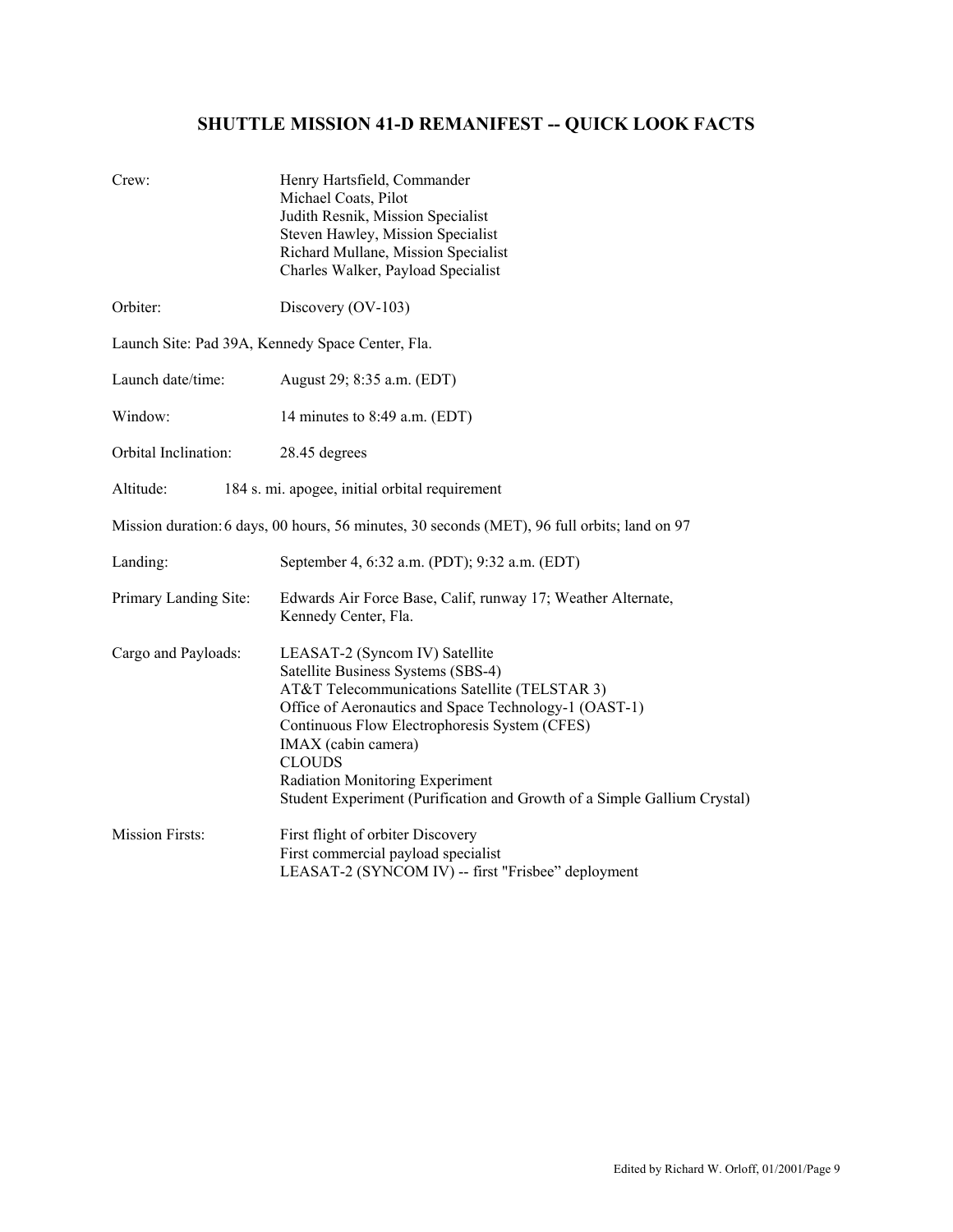## **SUMMARY OF MAJOR ACTIVITIES**

## **Fl i ght Day 1**

Orbit Insertion at 184 s. mi. Payload Bay Doors Open OAST-1 Activation Remote Manipulator System (RMS) Checkout SBS-4/PAM-D 6D Deploy (7A Injection) Separation Burn after Deploy to 191 s. mi.

## **Fl i ght Day 2**

LEASAT-2 (SYNCOM IV) 17D Deploy (18A Injection) Separation Burn after Deploy to 206 s. mi. CFES Activation Backup SBS-4/PAM-D Deploy (23A Injection)

## **Fl i ght Day 3**

TELSTAR 3 33D Deploy (34A Injection) Separation Burn after Deploy to 206 s. mi. Perigee Adjust Maneuver 183/18S s. mi. OAST-l Activities Extension/Retraction Testing Solar Array Dynamics at 70 percent Solar Array Dynamic Augmentation Experiment (DAE) at 70 percent

## **Fl i ght Day 4**

Backup TELSTAR 3/PAM-D Deploy (49A Injection) Backup LEASAT-2/Unique Deploy (49A Injection) OAST-l Activities Solar Array Performance at 70 percent Solar Array Dynamics at 100 percent Solar Array Dynamics at 70 percent Solar Cell Calibration Facility (SCCF) Data Take

#### **Fl i ght Day 5**

OAST-l Activities Solar Array DAE Dynamics at 70 percent Solar Array Dynamics at 100 percent Solar Array Mini Performance Test SCCF Data Take

 $D =$  Descending orbital Node

 $A =$  Ascending orbital Node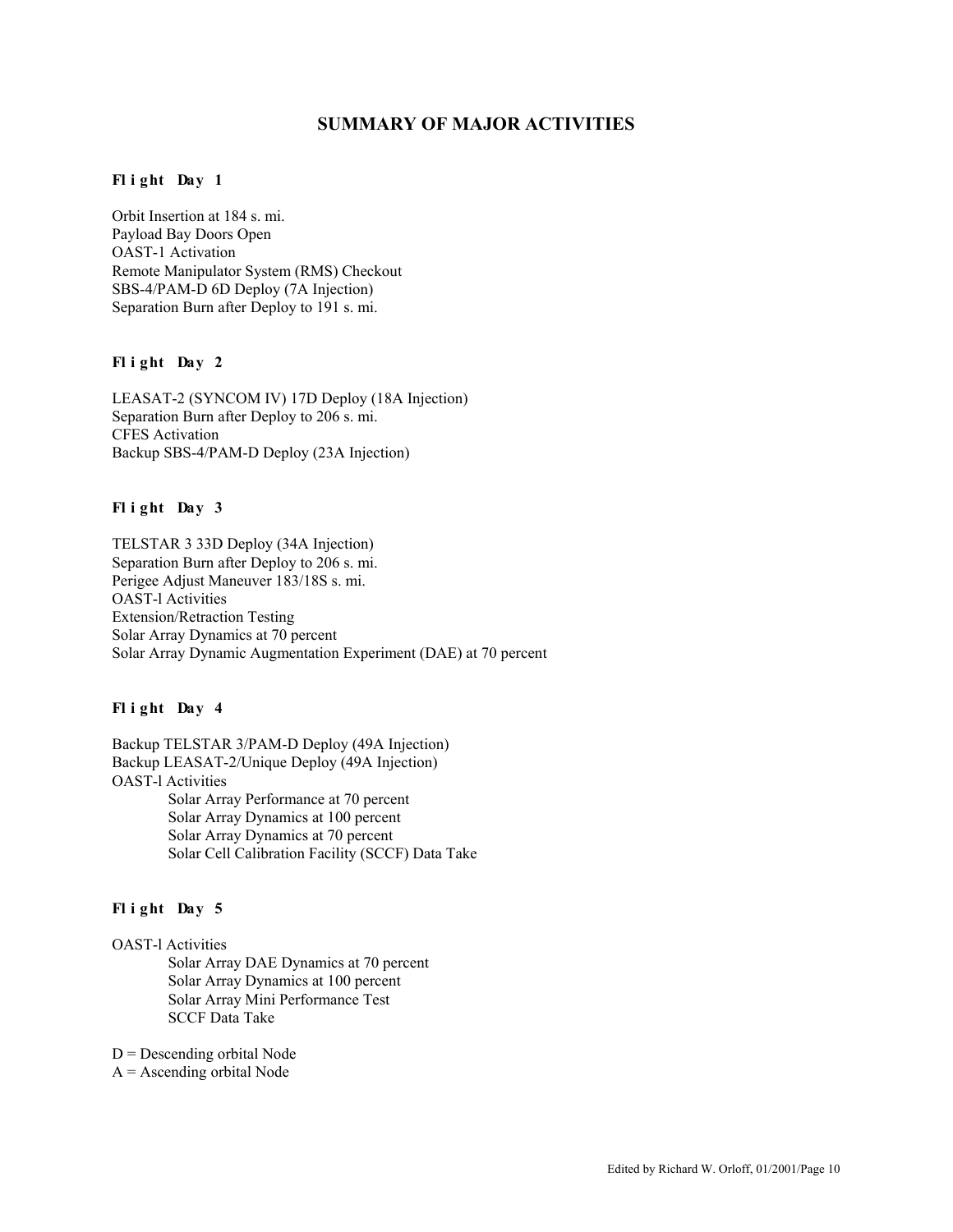## **Fl i ght Day 6**

Primary Reaction Control System Hot Fire Test SSIP Experiment Crew Press Conference Flight Control System Checkout OAST-l Activities SCCF Data Take

## **Fl i ght Day 7**

Close Payload Bay Doors OAST-l Deactivation Deorbit on orbit 96 Landing at Edwards AFB, Runway 17 (6:32 a.m. PDT) on Rev 97

## **Fl i ght Day 8**

Flight Extension Day 1 Landing at Edwards AFB, Runway 17 on Rev 113 Perigee Adjust for Flight Extension Day 2 - Rev 112

**Fl i ght Day 9**  Flight Extension Day 2 Landing at Edwards AFB, Runway 17 on Rev 129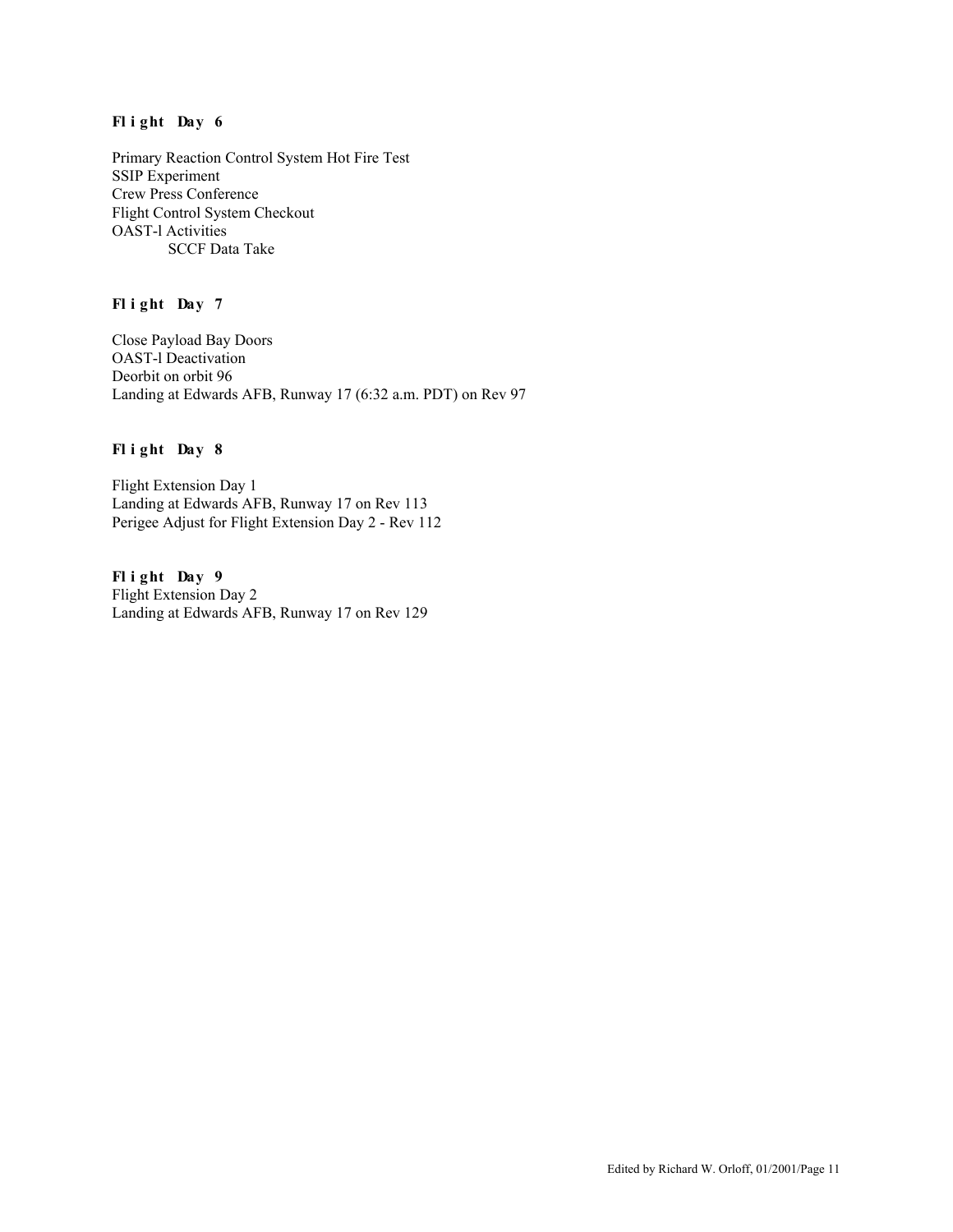|                |              | <b>MET</b> |             | DELTA V         | $HP/HA^*$             |                 |
|----------------|--------------|------------|-------------|-----------------|-----------------------|-----------------|
| <b>EVENT</b>   | <b>ORBIT</b> | (h: m s)   | <b>BURN</b> | $(f \text{ps})$ | $\mathbf{m}$ )<br>(s. | <b>COMMENTS</b> |
| <b>LAUNCH</b>  |              | 0:00:00    |             |                 |                       | $12:35$ GMT     |
|                |              |            |             |                 |                       | $8:35$ EDT      |
| $OMS-1$        | 1            | 0:00:10    | 2:30.0      | 238.0           | 58.5/184.8            |                 |
| $OMS-2$        | 1            | 0:00:47    | 2:02.0      | 195.0           | 183.8/185.2           |                 |
| <b>DEPLOY</b>  | 6            | 0:07:58    |             |                 | 183.6/185.3           | SBS-4           |
| $OMS-3$        | 6            | 0:08:13    | 0:09.6      | 11.0            | 185.0/190.5           | <b>SEP MNVR</b> |
| <b>DEPLOY</b>  | 17           | 1:00:33    |             |                 | 185.0/189.7           | <b>SYNCOM</b>   |
| $OMS-4$        | 17           | 1:00:48    | 0:11.6      | 15.0            | 185.0/199.6           | <b>SEP MNVR</b> |
| <b>DEPLOY</b>  | 33           | 2:00:42    |             |                 | 185.1/199.2           | <b>TELSTAR</b>  |
| OMS-5          | 33           | 2:00:57    | 0:09.0      | 11.0            | 186.5/205.9           | <b>SEP MNVR</b> |
| $OMS-6$        | 34           | 2:22:7     | 0:22.7      | 35.1            | 182.8/185.1           | PERIGEE ADJ     |
| <b>DEORBIT</b> | 96           | 5:23:59    | 2:36.0      | 287.5           |                       |                 |
| <b>LANDING</b> | 97           | 6:00:56    |             |                 |                       |                 |

## **41-D REMANIFEST SEQUENCE OF EVENTS**

## OMS = Orbital Maneuvering System

\*Note: To convert from nautical miles to statute miles, use n. mi. x  $1.15 = s$ . mi. To convert from nautical miles to kilometers. use n. mi. x  $1.85 = km$ .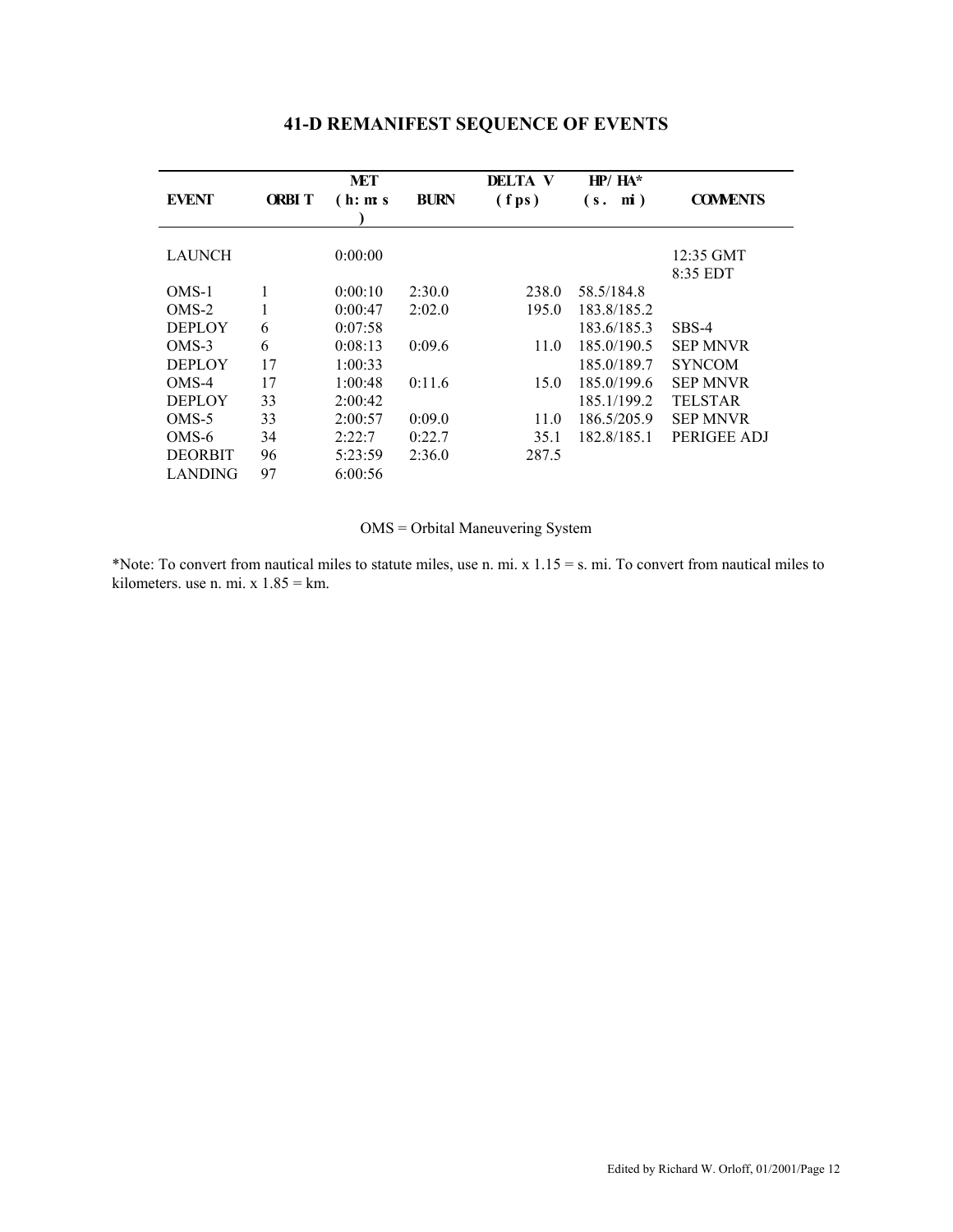## **CONFIGURATION**

This will be the first flight of Discovery, the third space-capable orbiter off the production line. Discovery will go into orbit lighter than its two sister ships, Challenger and Columbia, and will be capable of greater heat loads during entry.

Low temperature (white-colored) tiles throughout most of the upper wings and fuselage have been replaced with Advanced Flexible Reusable Surface Insulation (AFRSI). The advanced insulation is also installed on the payload bay doors and on Discovery's vertical stabilizer.

Discovery's orbital Maneuvering System (OMS) pods have also been covered with the thicker insulation to protect the graphite epoxy skins. Graphite epoxy has replaced some internal aluminum spars and beams in the wings and in the payload bay doors. Discovery's onboard systems have been updated and are of more advanced construction than either of its predecessors.

Use of the quilt-like material, as well as manufacturing changes to airframe internal structures, enabled engineers to trim the dry weight of the vehicle to about 67,100 kg (147,925 lb.). Challenger weighed 67,418 kg (148,633 lb.) before its Solar Max repair mission in April and Columbia (inert) weighed 70,470 kg (155,359 lb.) before STS-9, its last mission.

#### **WEI GHTS**

| $SBS-4$                                | $3,349$ kg         | 7,384 lb.     |
|----------------------------------------|--------------------|---------------|
| SBS-4 Support Equipment                | $1,098$ kg         | 2,427 lb.     |
| TELSTAR <sub>3</sub>                   | $3,395$ kg         | $7,503$ lb.   |
| <b>TELSTAR Support Equipment</b>       | $1,097$ kg         | 2,425 lb.     |
| OAST-1                                 | $1,544$ kg         | 3,405 lb.     |
| LEASAT-2 (SYNCOM IV) Spacecraft        | $6,950 \text{ kg}$ | 15,306 lb.    |
| LEASAT-2 (SYNCOM IV) Support Equipment | 790 kg             | $1,743$ lb.   |
| IMAX (Cabin Camera)                    | 131 kg             | $290$ lb.     |
| <b>Student Experiments</b>             | $30 \text{ kg}$    | 66 lb.        |
| <b>CFES</b>                            | 288.4 kg           | 634.4 lb.     |
| Orbiter at Liftoff                     | 119,475 kg         | 264,000 lb.   |
| Total Vehicle at Liftoff               | 2,045,633 kg       | 4,520,850 lb. |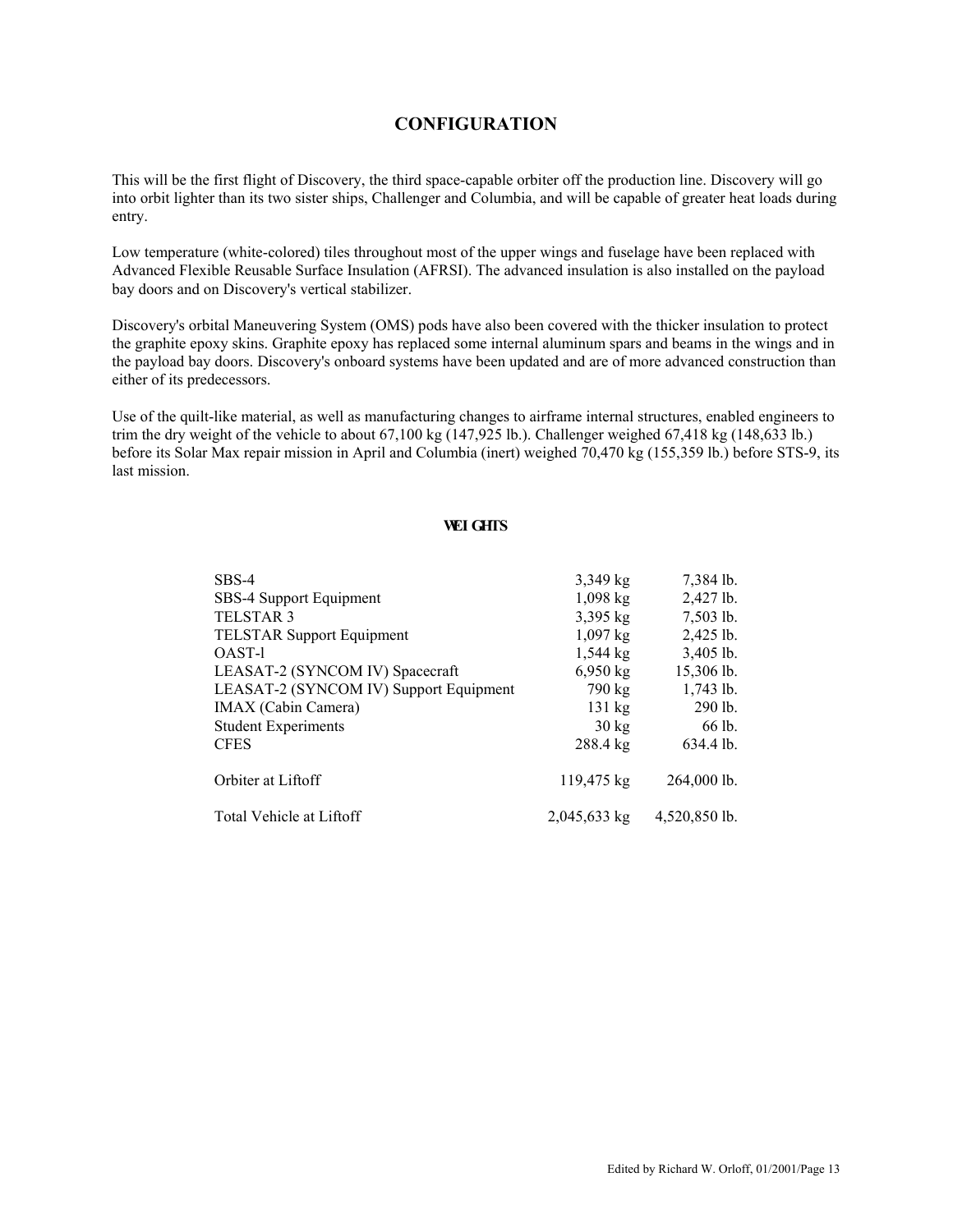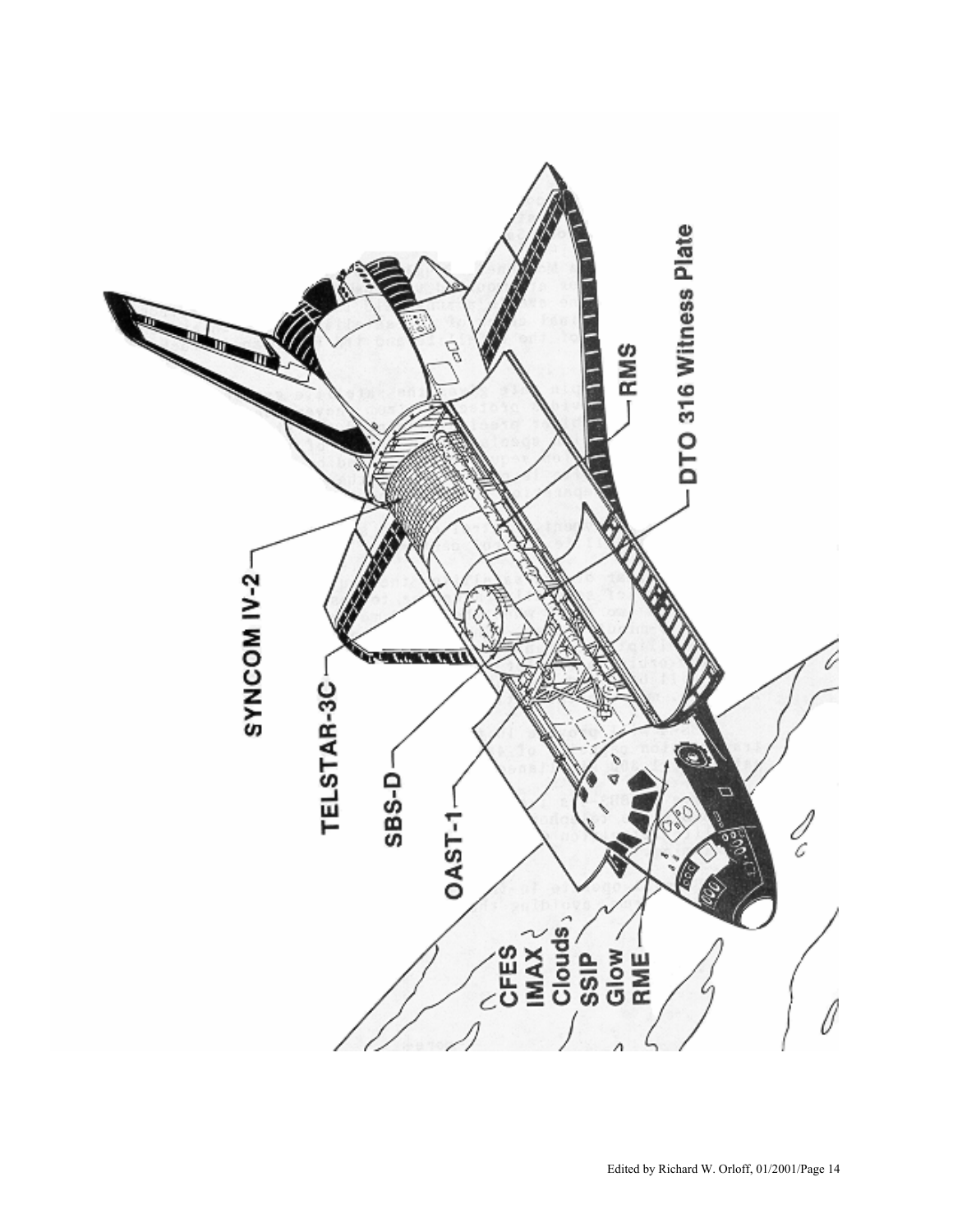## **SATELLITE BUSINESS SYSTEMS (SBS) - 4**

On its maiden flight, Discovery will carry into space three deployable satellites destined for geosynchronous orbits, the most yet boosted aboard a single Space Shuttle mission.

The first to be deployed will be SBS-4, the fourth in a series of corporate communications satellites launched for Satellite Business Systems, a communications company owned by Aetna, Communications Satellite Corp. (COMSAT) and IBM.

SBS-4 and its McDonnell Douglas-built Payload Assist Module (PAM-D) boost motor are mounted vertically in a special cradle. For deployment, the cradle's sunshield is opened, the astronaut crew conducts a final check of the satellite's health and then initiates spin-up of the satellite and its PAM-D solid rocket motor.

The 50 rpm spin rate gives the satellite gyroscopic stability and provides protection from uneven heating from the sun. With the orbiter precisely pointed and at the correct instant, the mission specialist in charge of the deployment will initiate the ejection sequence. Released by an explosive bolt/clamp, the satellite is pushed out of the cargo bay by powerful springs with a separation speed of about three feet per second.

After deployment, control of the satellite passes to the customer's satellite control center.

Once clear of the satellite, the Shuttle flight crew will perform a brief separation maneuver to insure a safe distance between the two craft when the PAM-D motor fires automatically after a 45-minute delay. The PAM-D motor places the spacecraft into an elliptical transfer orbit. At the high point of a selected orbit, a smaller onboard solid propellant apogee kick motor will be fired to stabilize the satellite at its final 22,300 s. mi. orbital altitude.

SBS-4 will provide 10 transponders, each with a digital transmission capacity of 48 million bits per second or, alternatively, 1,300 simultaneous telephone calls.

Five of SBS-4's transponders will be used for the expansion of SBS Skyline telephone service. The other five are leased to Satellite Television Corp. for transmission of television programming.

SBS will operate in the 14/12 GigaHertz Ku-band of the frequency spectrum, avoiding the congestion encountered in C-band frequencies.

The McLean, Va., firm operates three previous satellites of the Hughes 376 design launched by NASA in 1980, 1981 and 1982. SBS-1 and SBS-2 were launched by NASA Delta rockets and SBS-3 was deployed by the orbiter Columbia on STS-5, the first operational flight of the Space Shuttle. The first three are in full-time service, providing long-distance telephone service, advance of private communications networks and television distribution. They are positioned over the equator at 95 degrees west longitude, 97 degrees W. longitude and 100 degrees W. longitude, respectively.

The physical characteristics of SBS-4 are similar to those of its predecessors. In a launch configuration, the satellite is 2.16 m (7 it. 1 in.) in diameter and 2.82 m (9 ft. 3 in.) tall. The gross weight of the payload, including the PAM-D, is 3,349 kg (7,384 lb.). The satellite weighs 485 kg (1,069 lb.), exclusive of its 508-kg (1,119-lb.) apogee kick motor and 149 kg (328 lb.) of hydrazine attitude control fuel. Deployed in orbit, the satellite is 6.6 m (21.6 ft.) high.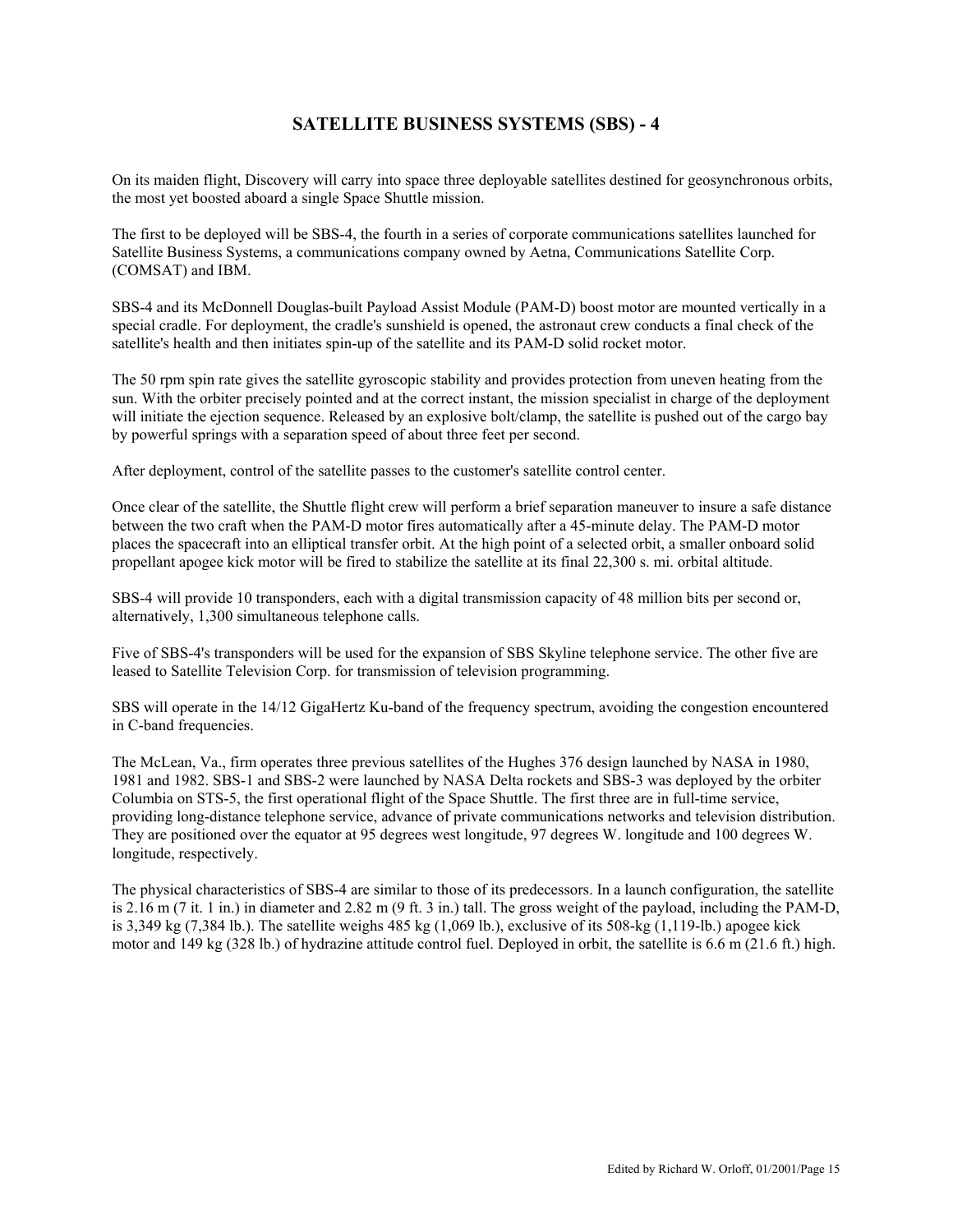## **LEASAT 2 -- (SYNCOM IV-2)**

LEASAT is the first satellite designed exclusively for launch aboard the Space Shuttle. Measuring 4.2 m (14 ft.) across, the spacecraft is too large to fit in the protective nose cone that sits on top of an expendable booster, such as a Delta or Atlas Centaur rocket. Unlike the two other satellites carried on this mission, LEASAT is mounted horizontally in the orbiter's cargo bay.

Installation of the spacecraft in the payload bay is accomplished with the aid of a cradle structure. The cradle permits the spacecraft to be installed laying on its side, with its retracted antennas pointing toward the nose of the orbiter and its propulsion system pointing toward the back. Mounting the antennas on deployable structures allows them to be stowed for launch.

Five trunnions (four longeron and one keel) are used to attach the cradle to the Shuttle. Five similarly located internal attach points are used to attach the spacecraft to the cradle.

Another unique feature of the LEASAT series of satellites is that they do not require a separately purchased upper stage, as have all the other communications satellites launched to date from the Shuttle. The LEASAT satellites contain their own unique upper stage to transfer them from the Shuttle deploy orbit of about 182 s. mi. to a circular orbit 22,300 s. mi. over the equator.

Each satellite is 6 m (20 ft.) long with the UHF and omnidirectional antennas deployed. Total payload weight in the Shuttle will be 7,740 kg (17,049 lb.). The satellite's weight on station at the beginning of its planned seven year life will be nearly 1,315 kg (2,900 lb.). Hughes Space and Communications Group builds the satellites.

Ejection of the spacecraft from the Shuttle is initiated when locking pins at the four contact points are retracted. An explosive device then releases a spring that ejects the spacecraft in a "Frisbee" motion. This gives the satellite its separation velocity and gyroscopic stability during the 45 minute coast period between deployment and ignition of the perigee kick motor. The satellite separates from the Shuttle at a velocity of 0.7 m (1.5 ft.) per second and a spin rate of about two rpm.

Deployment of the LEASAT satellite triggers an onboard automatic sequencer. The sequencer configures the satellite for firing of the solid propellant perigee motor. The telemetry, tracking and command antenna is deployed, attitude electronics, spacecraft power and telemetry are initialized, and the spacecraft spin rate is increased to 30 rpm.

A series of maneuvers, performed over a period of several days, will be required to place LEASAT into its synchronous orbit over the equator. The process starts 45 minutes after deployment from the Discovery with the ignition of the solid propellant perigee motor, identical to that used as the third stage of the Minuteman missile, which will raise the high point of the satellite's orbit to about 9,545 s. mi.

Two liquid fuel engines that burn hypergolic propellants, monomethyl hydrazine and nitrogen tetroxide, are used to augment the velocity on successive perigee transits, to circularize the orbit, and to align the flight path with the equator. The first of three such maneuvers raises the apogee to 12,420 s. mi., the second raises the apogee to 16,445 s. mi. and the third to geosynchronous orbital altitude. At this point the satellite is in a transfer orbit with a 182 s. mi. perigee and a 22,300 s. mi. apogee. The final maneuver, again performed by the liquid propellant engines, circularizes the orbit at the apogee altitude.

The satellites are spin-stabilized with the spun portion containing the solar array and the sun and Earth sensors for attitude determination and Earth pointing reference, three nickel-cadmium batteries for eclipse operation, and all the propulsion and attitude control hardware. The despun platform contains two large helical UHF Earth-pointing communications antennas, 12 UHF communication repeaters, and the majority of the telemetry, tracking and command equipment.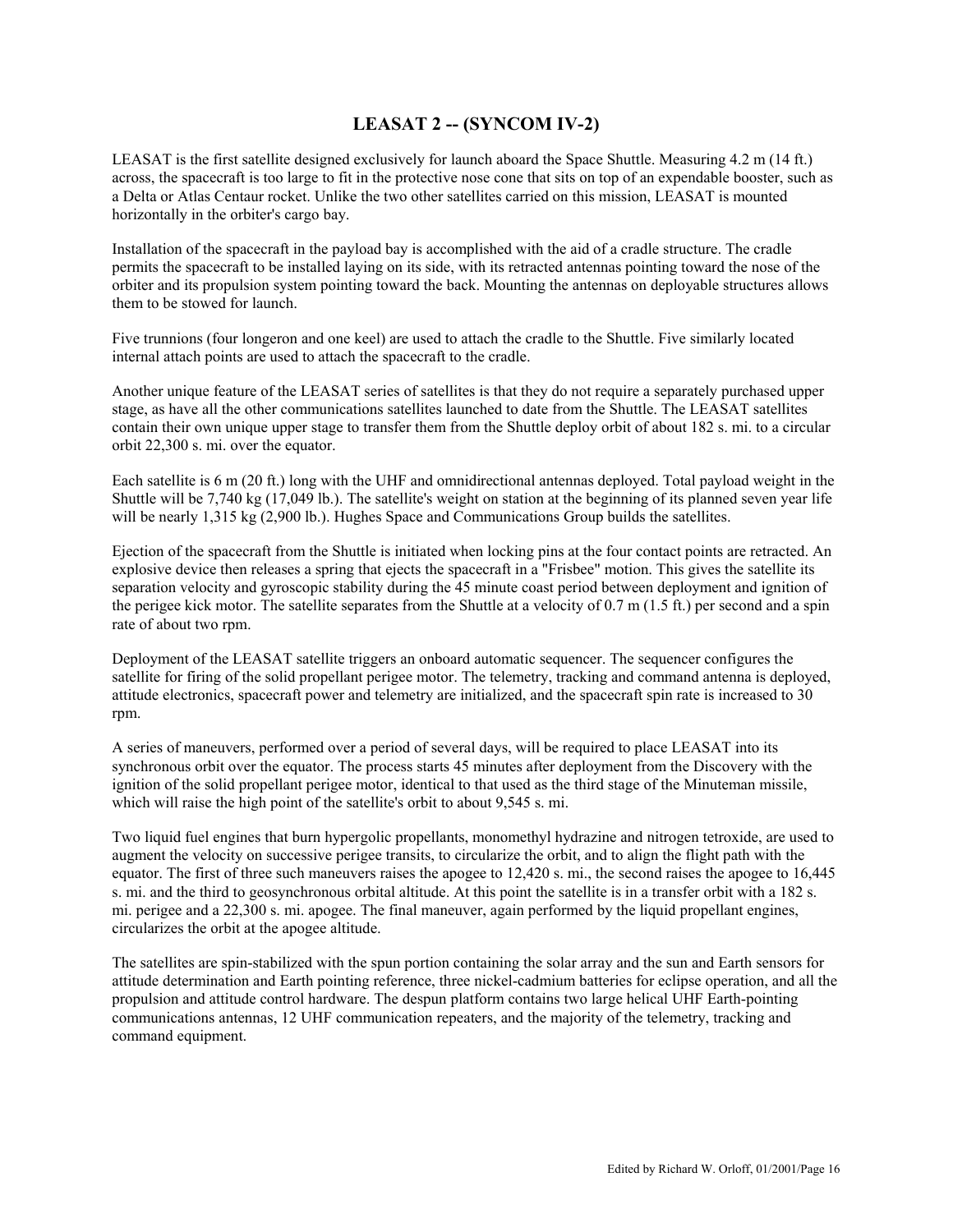Hughes Communications Services, Inc., will operate the worldwide LEASAT satellite communications system under a contract with the Department of Defense, with the U.S. Navy acting as the executive agent. The system will include five LEASAT satellites, one of which will be a spare, and the associated ground facilities. Users will include mobile air, surface, subsurface and fixed Earth stations of the Navy, Marine Corps, Air Force and Army. The satellites will occupy geostationary positions south of the United States and over the Atlantic, Pacific and Indian oceans .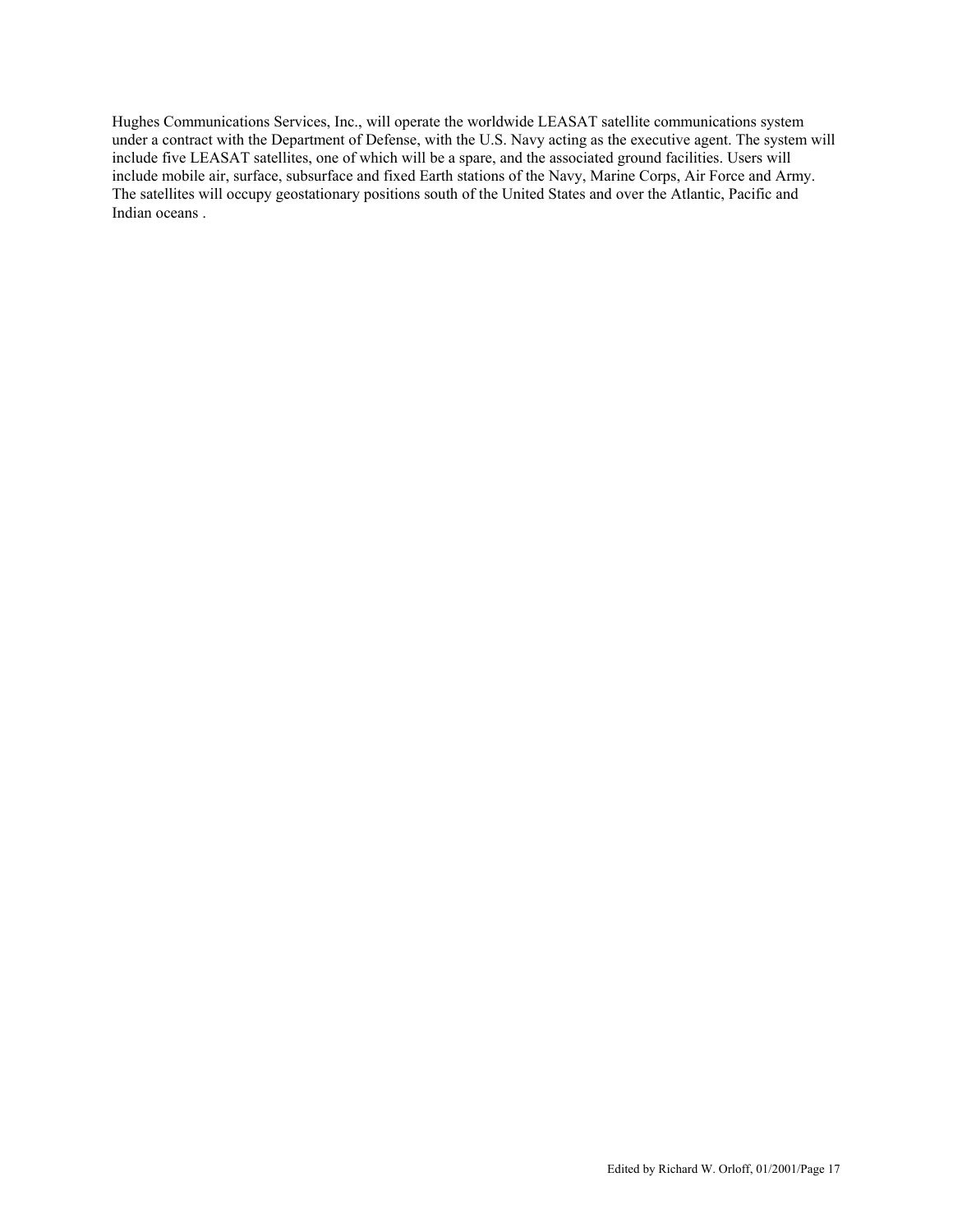## **TELSTAR 3**

The second in the TELSTAR 3 series of communications satellites, representing the latest in satellite communications technology, will be deployed on flight day three during the ascending half of orbit 34. When combined with the new single sideband Earth station equipment developed by Bell Labs, each TELSTAR 3 satellite is capable of relaying nearly four times the number of simultaneous telephone calls commonly carried by satellites of the previous generation.

The current AT&T Communications space network consists of the first TELSTAR 3 satellite and four COMSTAR satellites leased from COMSAT. AT&T Communications -- the AT&T organization responsible for long-distance and international services -- launched the first of its TELSTAR 3 satellites in 1983 on a Delta rocket. This particular satellite is scheduled to replace two COMSTAR satellites that currently work as a single unit. The third and fourth TELSTAR 3 satellites should replace the other two COMSTARs in 1985 and 1988. respectively.

Designed for domestic communications, TELSTAR satellites operate in the 6/4 GigaHertz C-band and serve the continental United States, Hawaii, Puerto Rico or Alaska, depending on exact orbital placement over the equator. Each satellite is able to relay hundreds of video teleconferences, 24 color television programs or billions of bits of high speed data and facsimile signals. The second TELSTAR 3 will be placed at 76 degrees W. longitude. It will have a total of 24 working transponders, the equipment that receives and transmits communications signals, as well as six amplifiers held in reserve.

In addition, improved batteries and solid state amplifiers will allow the TELSTAR 3 series to operate three years longer than the previous generation of satellites -- for 10 rather than seven years.

TELSTAR 3 was designed by AT&T Bell Laboratories and built by the Hughes Aircraft Corp. utilizing the Hughes 376 spacecraft. Each TELSTAR 3 satellite consists of two primary sections containing the communications units and the support systems, surrounded by two concentric cylinders. once in space, the outer cylinder drops down about 1.8 m (6 ft.) exposing the solar cells on the inner cylinder. With its antenna fully deployed in space, the satellite will have an overall length of 6.83 m (22.4 ft.) and a diameter of 2.16 m (7.1 ft.). The two cylinders are covered with 15,588 solar cells. When the satellite is in the sun's path, these cells, thin silicon chips, covert solar energy to electrical power to energize the satellite. When not operated by solar power, the TELSTAR 3 satellite uses nickel-cadmium, long-life batteries.

Like SBS-4, the TELSTAR 3 spacecraft will use a PAM-D for transfer orbit insertion. Ground controllers will monitor the satellite until it reaches a selected apogee, or high point, at which time they will fire the onboard apogee kick motor to circularize the orbit at the geosynchronous altitude of 22,300 s. mi.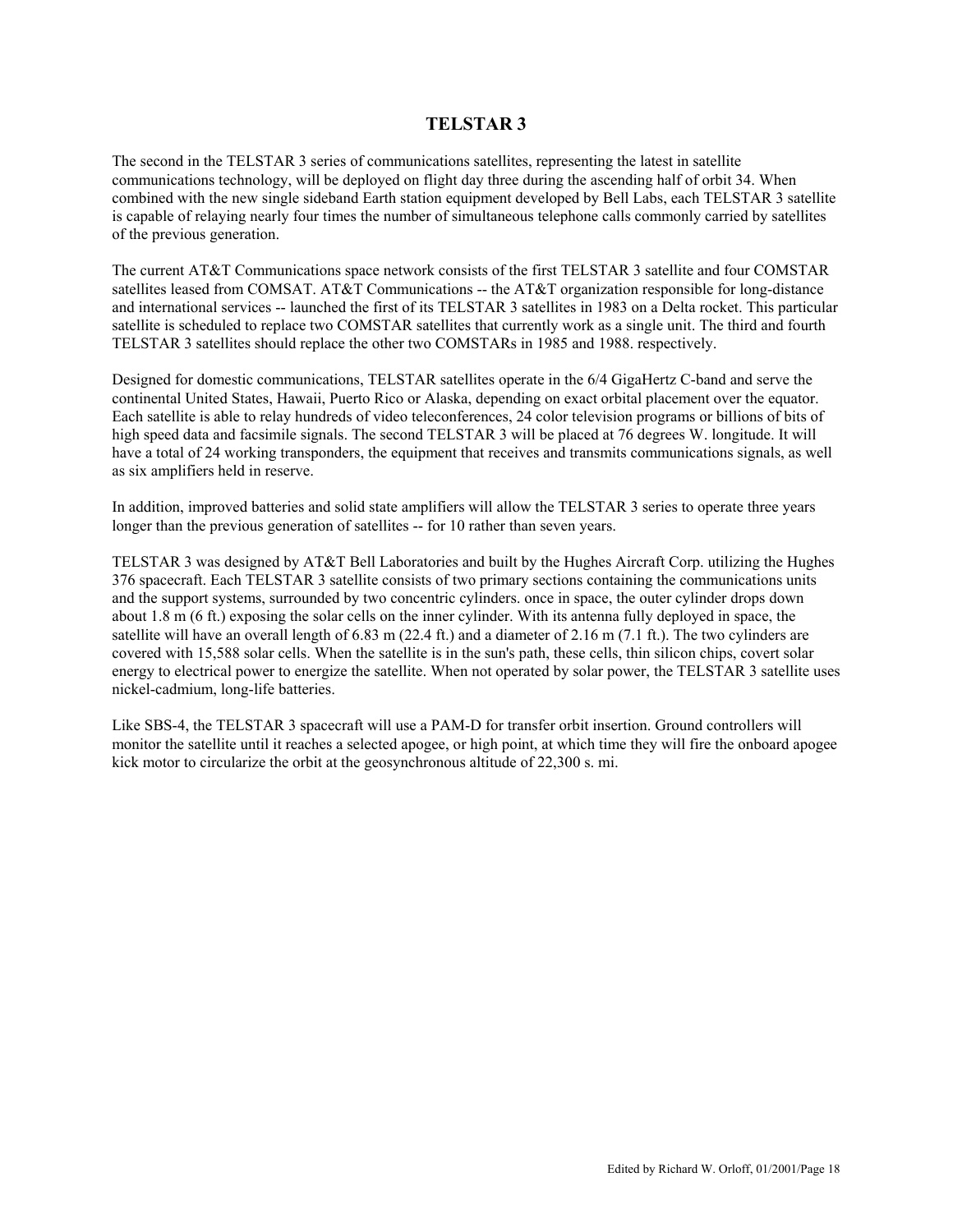## **OAST-1**

NASA's office of Aeronautics and Space Technology (OAST-1) payload includes advanced solar array technology that can be applied to the conversion of the sun's energy to electricity for use aboard future spacecraft. OAST-1 will mark the first demonstration in space of a large, lightweight solar array that can be retracted and restowed after deployment.

OAST-1 consists of three major experiments: the Solar Array Experiment (SAE); the Dynamic Augmentation Experiment (DAE); and the Solar Cell Calibration Facility (SCCF). Major payload components are carried on a triangular, truss-like MPESS in the orbiter's cargo bay.

The primary objectives of OAST-1 are: to demonstrate the performance of a large, low-cost, lightweight, deployable/ retractable solar array; to demonstrate methods to define the structural dynamics of large space structures; and to evaluate solar cell calibration techniques as well as calibrate various types of solar cells.

The heart of the payload is the solar array wing. When fully extended, it will rise more than 10 stories (31.5 m or 102 ft.) above the Shuttle cargo bay. Yet, when stowed for launch and landing, the wing folds into a package only 17.78 cm (7 in.) deep.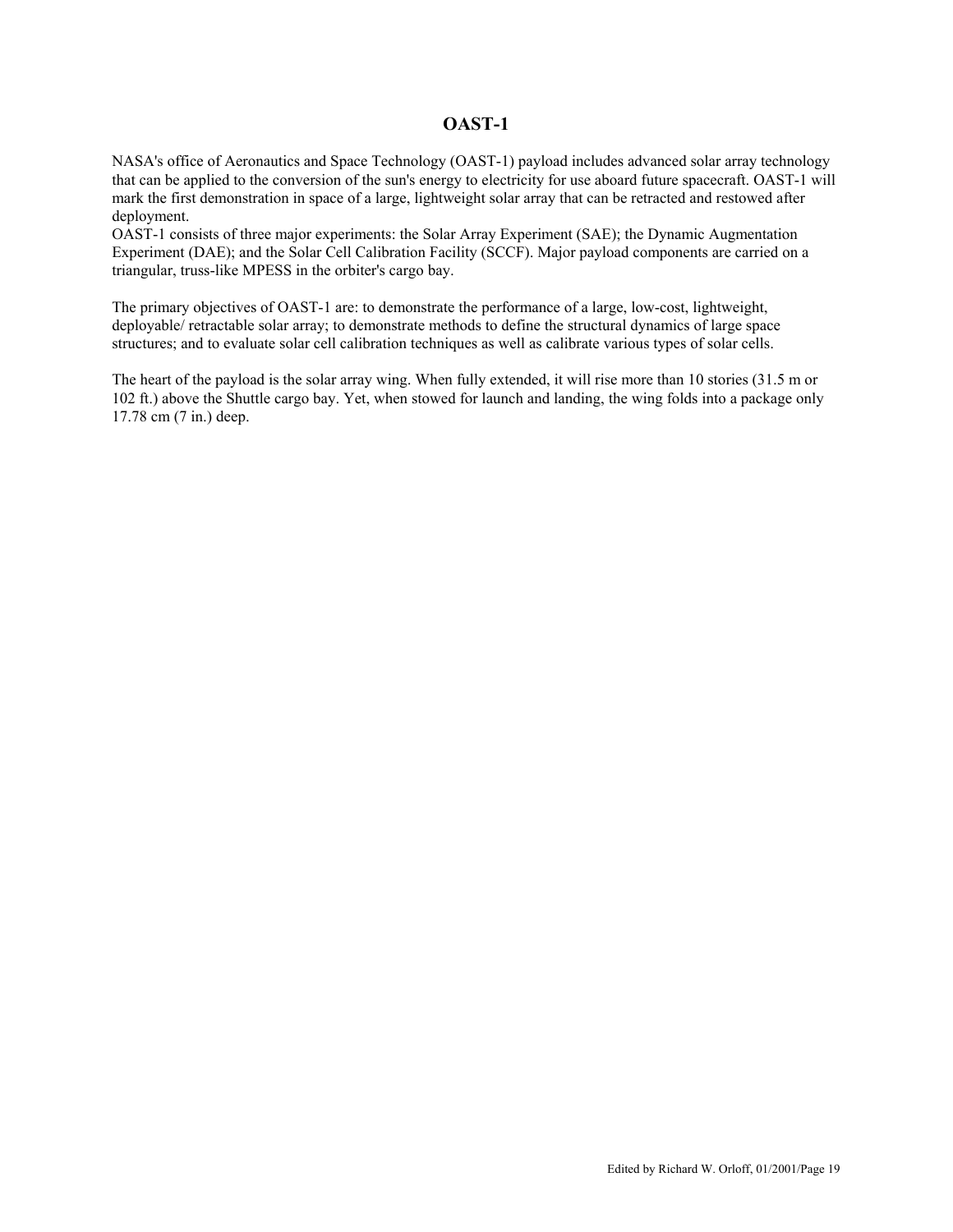

THE OAST-1 PAYLOAD ELEMENTS - The OAST-1 payload consists of three experiment systems which will inves-<br>tigate solar energy and large space structures technology (both are vital parts of a space station).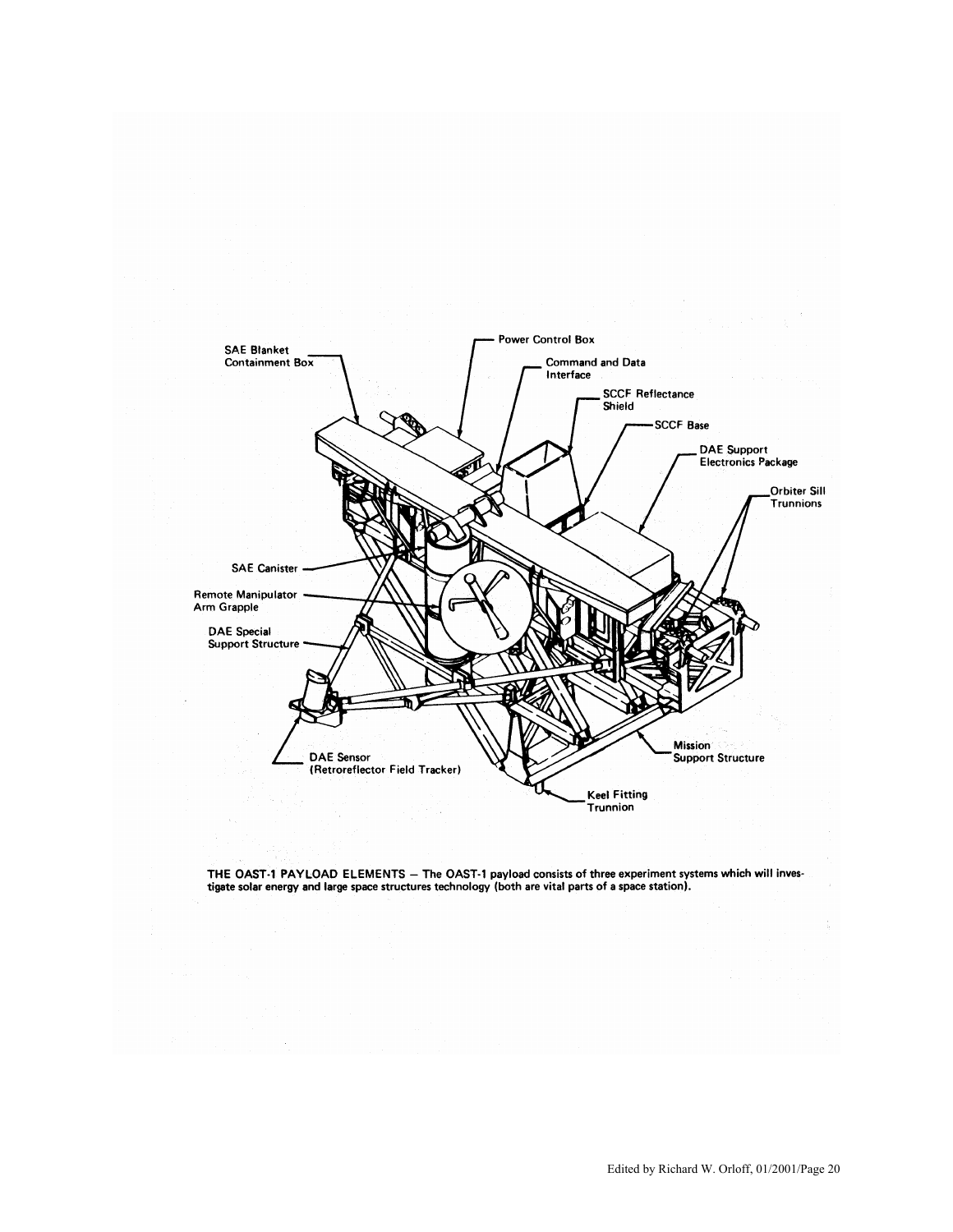# **OAST-1**

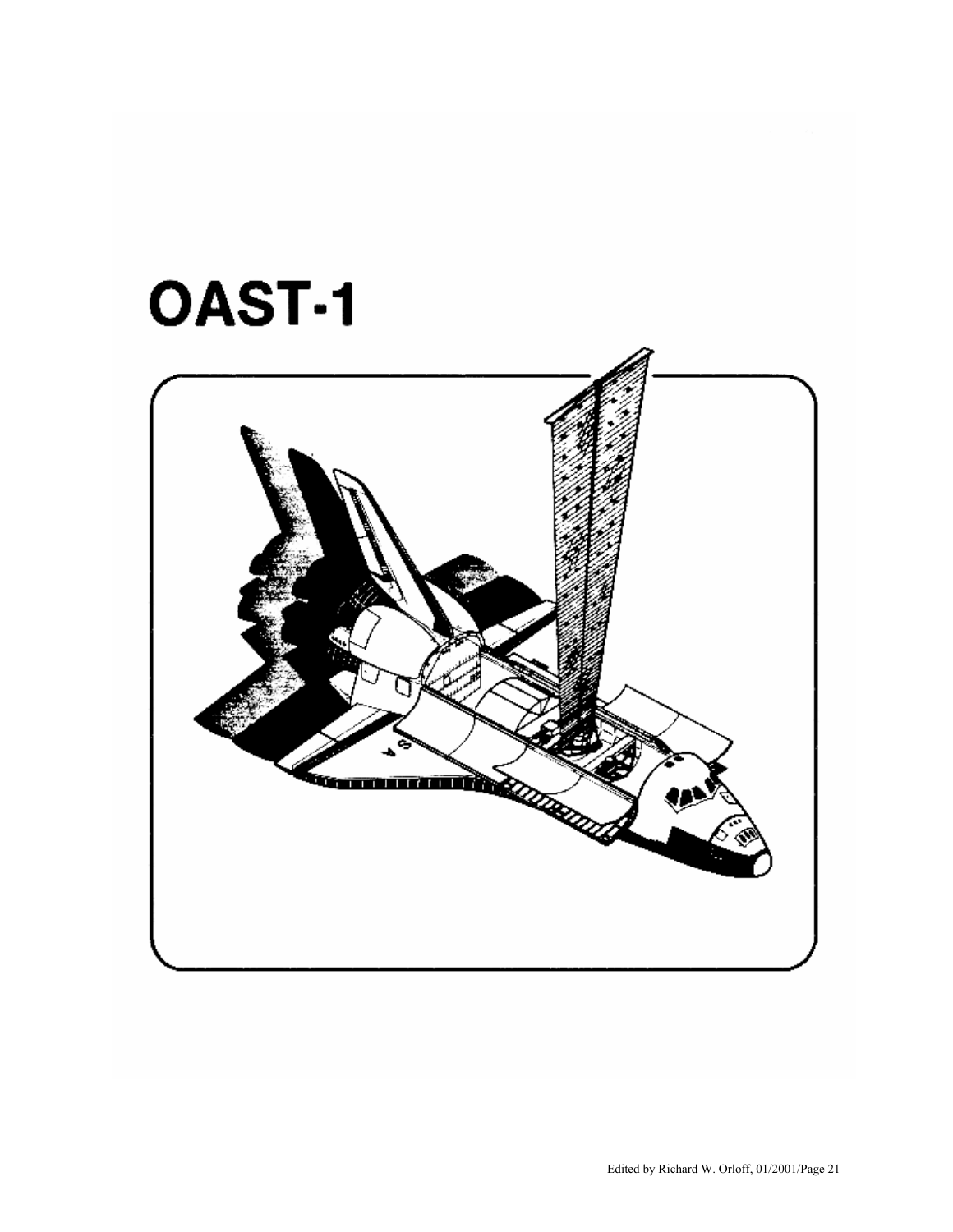During the mission, the array will be deployed and retracted several times, and data will be gathered on how the system performs. The deployed wing will also be vibrated by controlled firings of the orbiter's vernier reaction control system thrusters. Movements of the wing will be sensed and recorded for post-flight analysis. Additionally, a facility for calibrating solar cells will be operated.

OAST-l will be operated from the aft flight deck of the orbiter by the Shuttle crew. Payload operations will be controlled from the Mission Control Center at the Johnson Space Center. An OAST-1 mission management team will support these operations from the Customer Support Room in Mission Control, and teams of engineers and investigators will provide technical support from the Marshall Space Flight Center's Huntsville Operations Support Center (HOSE). This group will receive and monitor mission data in real-time and will advise the mission team at Johns on .

## Sol ar Array Experiment

The solar array is 31.5 m (102 ft.) tall by 4 m (13 ft.) wide. Its primary structure is a thin blanket of plastic material called Kapton. The blanket consists of 84 panels that fold accordion-style when the structure is retracted.

The solar array blanket is deployed by extending an epoxyfiberglass mast, stored in a 43 cm (17-in.) diameter, 1.5 m (5 ft.) tall canister. The mast consists of three continuous longerons, about 0.63 cm (1/4 in.) in diameter, interconnected by three battens at intervals of 23 cm (9 in.). The result is a structure with a triangular cross section that is longitudinally stabilized by short guy wires between batten attachments. Rollers are located on the outside of all three longerons at the intersections with the battens.

To extend the mast, a "nut" with internal threads rotates at the top of the canister. As it rotates, the rollers move up through the threads of the nut, allowing the longerons to straighten and the guy wires to hold the structure in a rigid form. Rotation of the nut in the opposite direction drives the rollers back into the canister, retracting the mast and coiling it back into the canister.

The initial few inches of mast extension unlatches the containment box lid holding the array blanket. As the mast is extended, it unfolds the blanket. When the blanket is 70 percent deployed, a tension bar is also deployed that applies about 66.7 Newtons of pull (about 15 lb.) in the direction of the containment box. This assures that the section of blanket deployed up to that point will be pulled flat.

Another tension bar at the bottom of the blanket applies another 22.7 Newtons (5 lb.) of pull to flatten the last 30 percent of the blanket when the array is fully extended. Structural dynamics tests will be conducted with the solar array at both 70 percent and 100 percent of its fully deployed height.

The mast is extended and retracted at about 4 cm (1.5 in.) per second. It takes about 14 minutes to fully extend the wing. When the wing is retracted, small springs at the panel hinges "remind" the blanket of which direction to collapse as it refolds.

The mast canister and solar array containment box are mounted on the side of the MPESS by bracketry. Also mounted on this bracketry is a tape recorder and other support electronics. Accelerometers mounted to the cover of the containment box provide data on the movement of the top of the structure. Additional data will be gathered by television cameras located in the cargo bay. These cameras will be used to observe mechanical motions of the blanket panels as they are deployed and restowed. other sensors will monitor the thermal environment of the structure and the solar cells mounted near the top of the blanket. Data from accelerometers and thermal sensors, and the electrical performance of the solar cells on the wing, will be stored on the recorder.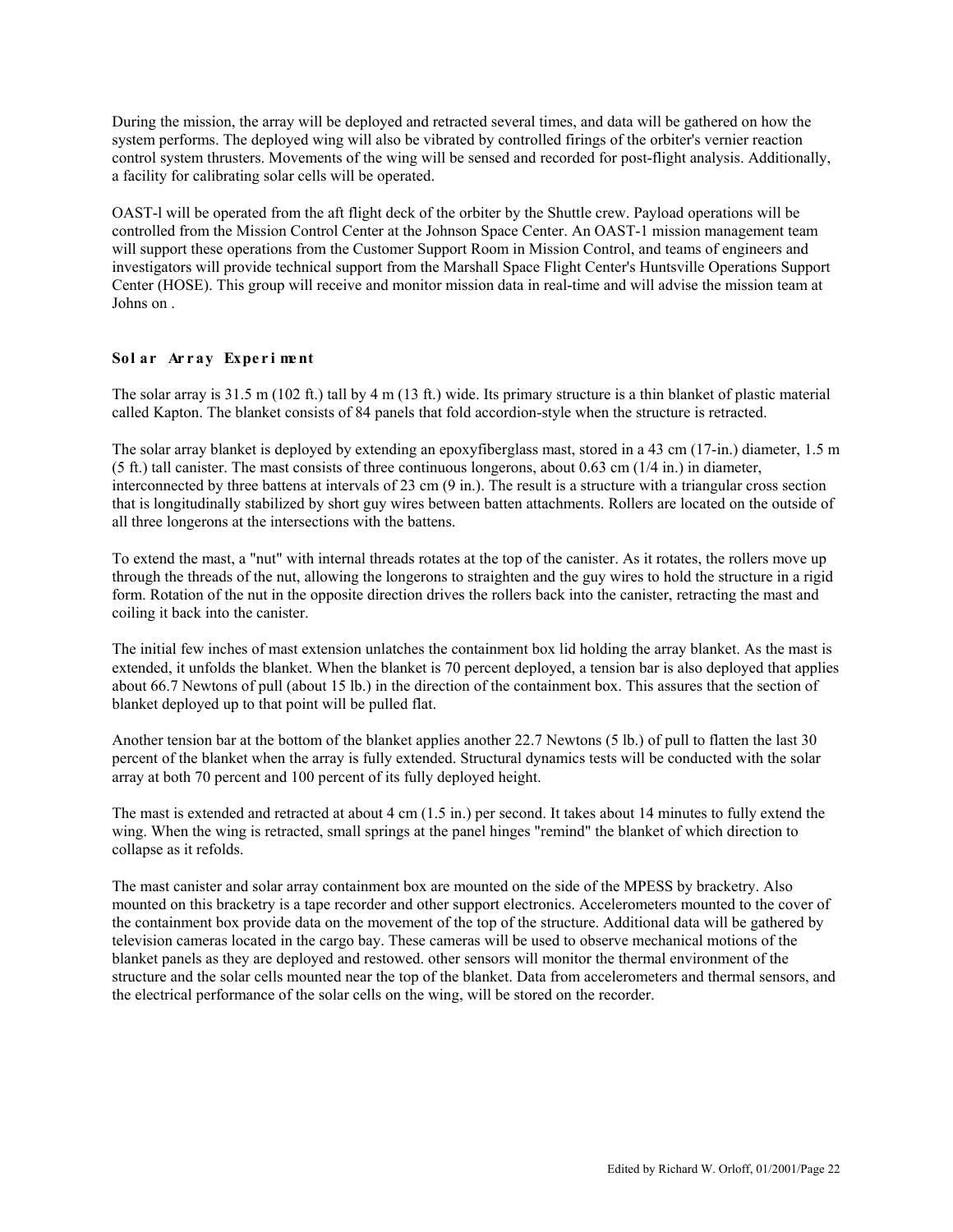The solar array wing will carry active solar cell modules located on panels near its top. All other solar array panels will carry dummy cells. Covering the entire array with active cells is neither necessary nor cost effective for accomplishing experiment objectives. However, a solar array of this size, fully populated with active cells, would be capable of producing 12.5 kilowatts of power.

The electrical and thermal performance of these cells will be determined by measuring the current-voltage characteristics and the temperature of the cells. As the solar array wing is placed in various positions relative to the sun, different levels of solar radiation will fall on the cells. Acquiring data in these different positions will enable the complete characterization of cell performance.

## **Dynamic** Augment at *i* on Experiment

The Dynamic Augmentaton Experiment (DAE) will gather information on the solar array structural vibrations and will validate an on-orbit method of defining and evaluating the dynamic characteristics of large space system structures. Data will be analyzed on the ground. Validation will include verification of the performance of the remote sensing system and data evaluation techniques.

Experiment operations will involve exciting the array using the Shuttle's reaction control system and will generally be conducted on the nightside of orbits to reduce background sunlight.

## **Solar Cell Calibration Facility**

The Solar Cell Calibration Facility (SCCF) will evaluate and validate solar cell calibration techniques currently used by NASA's Jet Propulsion Laboratory, Pasadena, Calif. This validation involves comparing the performance of cells on orbit with the same cells flown on a high altitude balloon flight. This data will validate the factors used to compensate for the residual atmosphere that remains above balloon flight altitudes.

Cells used in the experiment represent a variety of state of the art and advanced devices, including samples similar to those on the solar array wing. Also included are a number of specially fabricated cells designed to make the experiment more sensitive to any differences between the exposure on the Shuttle and the exposure on the balloon. The experiment will also verify the accuracy of laboratory-generated solar cell temperature coefficients. These solar cell temperature coefficients are used to determine the actual solar cell output at a given temperature, information that is important for the design of all solar cell arrays to be used in space.

The calibration hardware is mounted on top of the MPESS in a rectangular case. The sample solar cells are mounted on top of the case. System components inside the case include the data acquisition and control system and a tape recorder. on top of the case is a reflective shield shaped like a truncated pyramid. This shield protects the solar cells from reflected light from the orbiter and other objects in the cargo bay.

The facility requires a total of about seven orbits to acquire its data. After the flight, data will be processed at JPL.

## **OAST- 1 Te am**

Responsibility for the OAST-1 payload is shared by NASA Headquarters and three NASA Centers. The Marshall Space Flight Center developed and managed the OAST-1 mission for the Shuttle Payloads Engineering Division of the office of Space Science and Applications, NASA Headquarters. Marshall was also responsible for developing the SAE and DAE hardware, and will manage the analysis of the augmentation experiment structural dynamics data on behalf of the office of Aeronautics and Space Technology.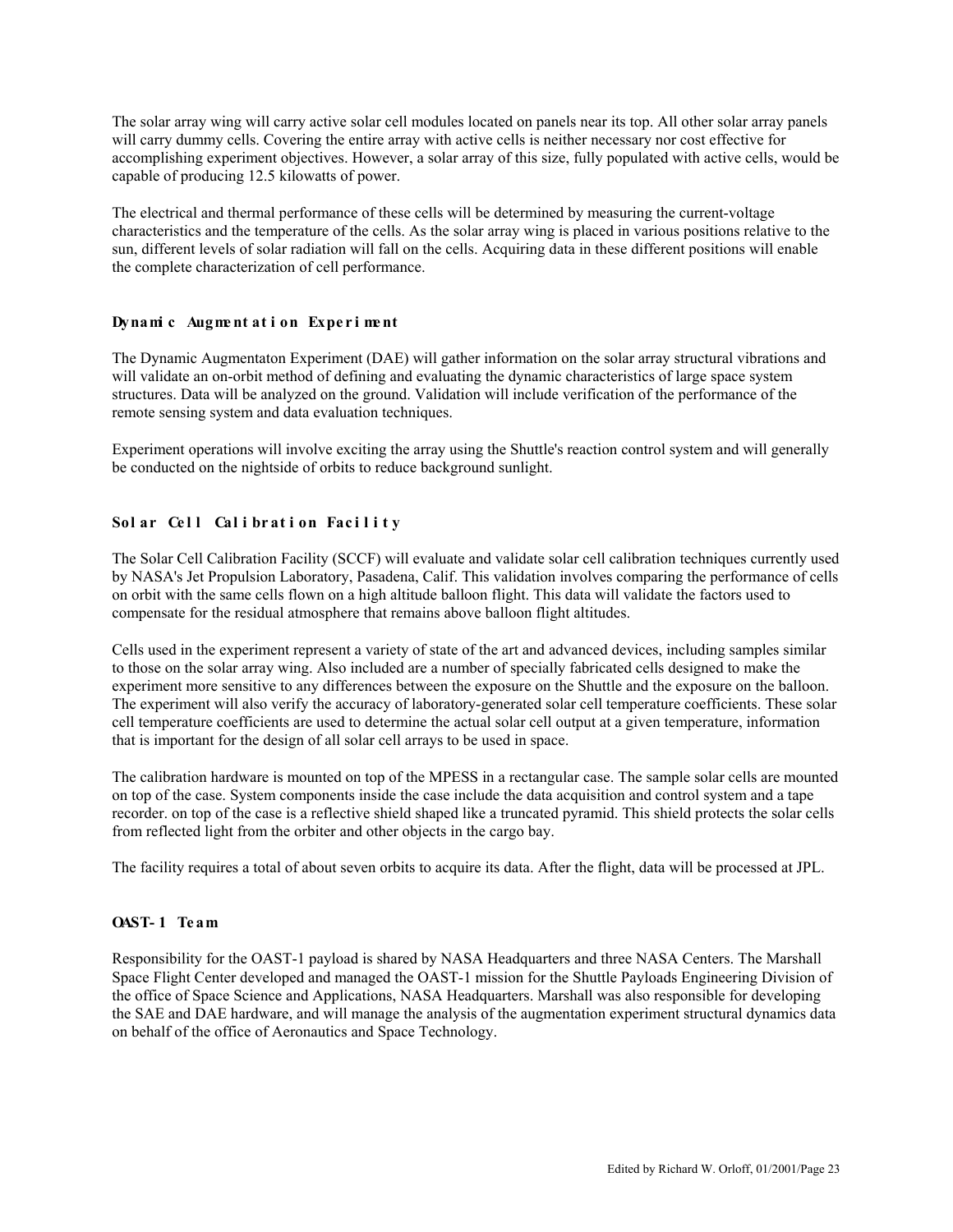The development of photogrammetric techniques used to acquire structural dynamics data and the post flight analysis of that data will be managed by the Langley Research Center in Hampton, Va. The SCCF experiment development and data analysis activity will be managed by the Jet Propulsion Laboratory. These activities are also being conducted on behalf of the office of Aeronautics and Space Technology.

Investigators for SAE and DAE include: L.E. Young, principal investigator, MSFC; R.W. Schock, co-investigator, DAE structural dynamics, MSFC; M.L. Brumfield, co-investigator, photogrammetry-structural dynamics, LaRC; and SCCF, R.G. Downing, principal investigator, JPL.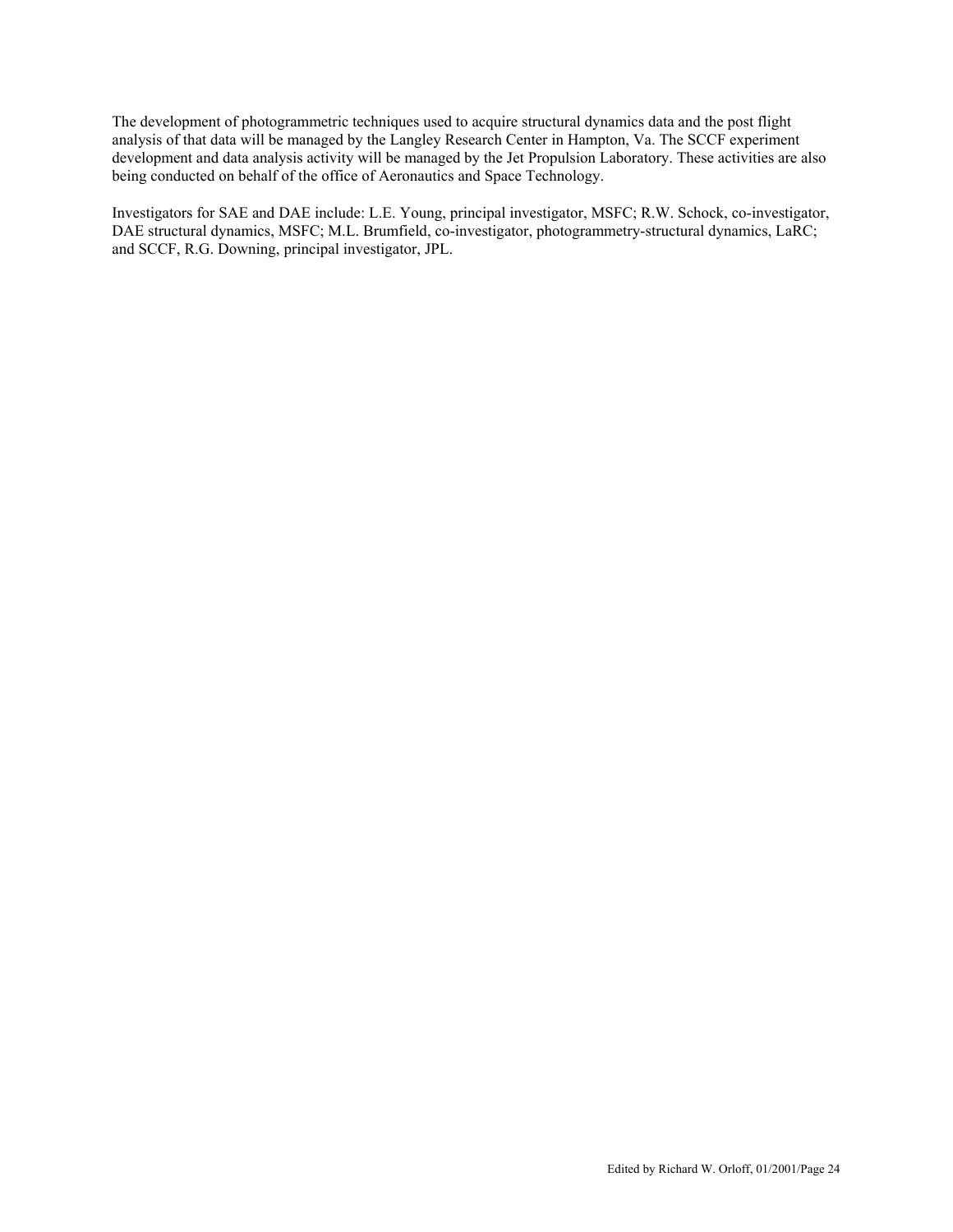## **CONTINUOUS FLOW ELECTROPHORESIS SYSTEM**

McDonnell Douglas engineer Charles D. Walker will become the first non-astronaut to fly into space under a NASA policy that allows major Space Shuttle customers to have one of their own people onboard to operate their payloads. Payload specialists will most often be scientists or engineers with special skills to operate a scientific experiment or to run a unique and critical processing system.

Walker's job will be to operate the CFES, which is a modified version of the device that has been flown on four previous Shuttle missions. His presence is needed because the device has been changed significantly to operate continuously for about 100 hours during the mission. Instead of processing several small samples, the CFES will collect one large sample on this mission.

The large quantities of material processed will be furnished to Ortho Pharmaceutical Corp., Raritan, N.J., for clinical testing. McDonnell Douglas has an agreement with Ortho Pharmaceutical Corp. to study jointly the commercial feasibility of using space-based processing to manufacture pharmaceuticals. McDonnell Douglas will separate material in increasing quantities so that Ortho will be able to conduct research and clinical testing needed to gain Food and Drug Administration approval for a new pharmaceutical product. Both companies hope this new product will be ready for the commercial market by the late 1980s.

The CFES is a device that separates materials in solution by subjecting them to an electrical field. In this process, a continuous stream of biological material is injected into a buffer solution flowing through a thin, rectangular chamber. When the electrical field is applied, the biological materials pull apart into separate streams. These streams flow out of the top of the chamber and are collected.

The CFES is mounted on the middeck of the Discovery. The system weighs about 288.4 kg (634.4 lb.). The orbiter supplies the necessary power to the unit and access to a cooling system to dissipate the heat generated by the process.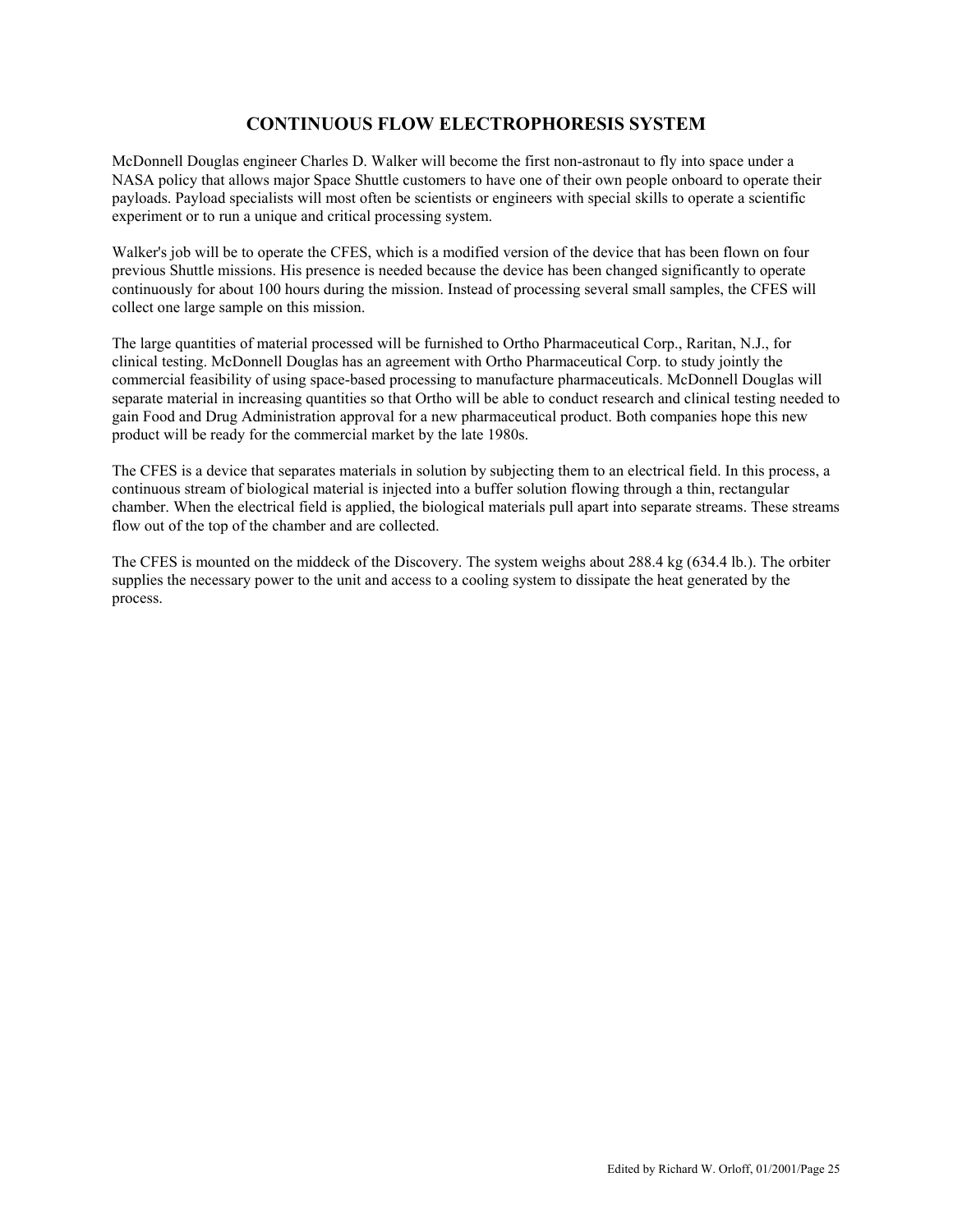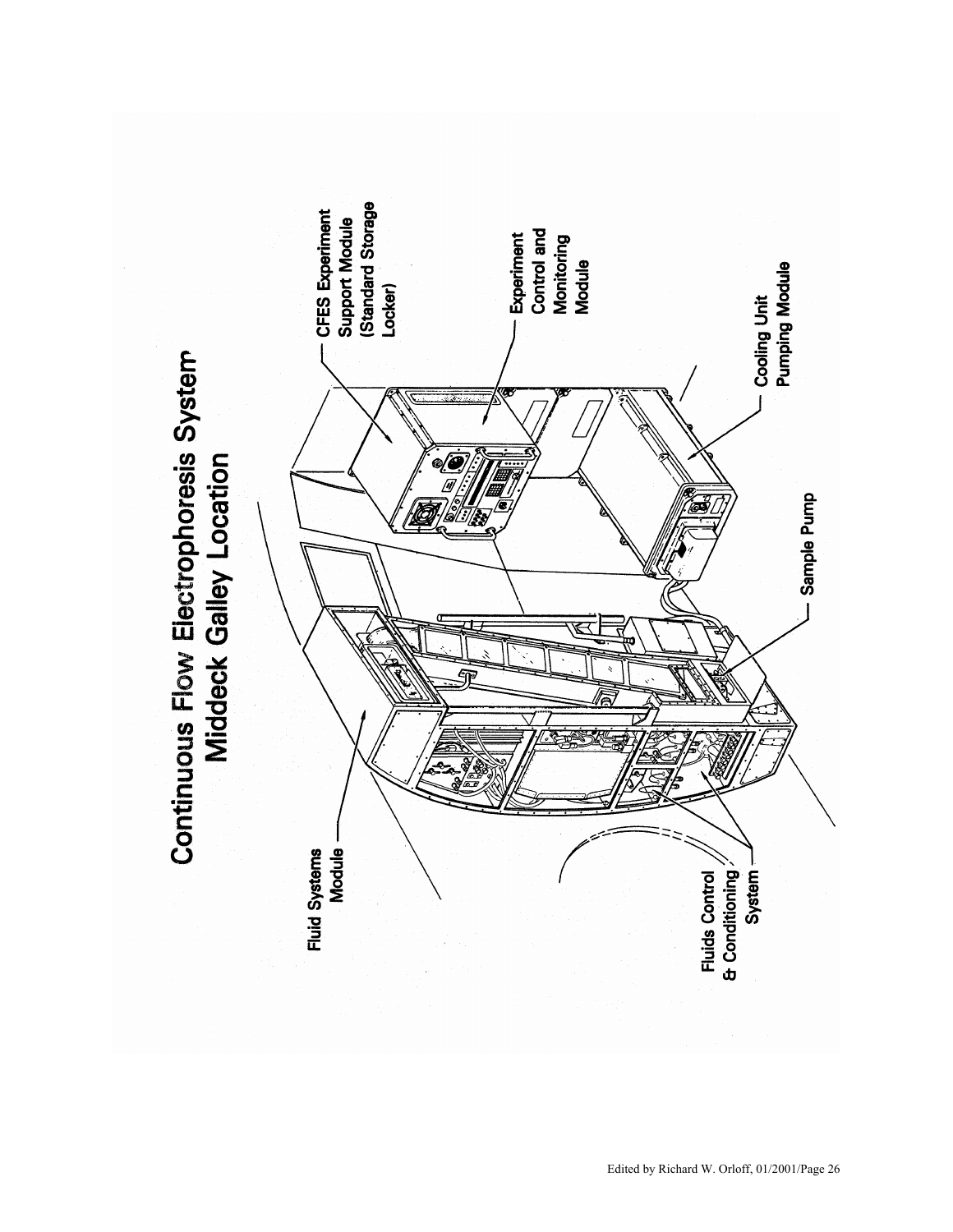## **VEHICLE GLOW EXPERIMENT**

A flight experiment to characterize surface-originated vehicle glow will be conducted during flight 41-D. observations made during recent Shuttle flights (STS flights 3-8) indicate that optical emissions originate on spacecraft surfaces facing the direction of orbital motion. Material specimens flown on STS-8 have shown spectral distribution and intensity of the glow to be different for different materials, and that the intensity becomes stronger as spacecraft altitude is reduced. These results are of principal concern to mission scientists for the Space Telescope and for the astronomical observatories that will be aboard the Space Station, because slight orbit degradations will cause the glow to become more intense and possibly interfere with faint star-light measurements for attitudes where the telescope optics are oriented toward the "windward" direction.

Nine strips of material, representing different spacecraft materials, have been attached circumferentially to the orbiter's robot arm. The flight crew will take pictures of the strips from the orbiter's aft flight deck during two night passes late in the mission. Prior to each photographic opportunity, the attitude of the orbiter will be adjusted to produce direct impingement of the orbital environment onto the material strips.

One set of photographs will be obtained at an orbital altitude of 199 s. mi. and a second set at 139 s. mi. to evaluate the intensity of glow at these altitudes. To enhance the brightness level and reduce the exposure time, an image intensifier will be used with the camera system. Spectral information of the glow region above each material will be documented using a spectrometer assembly uniquely designed for this experiment.

## **CLOUDS**

The Clouds payload consists of two, 250-exposure camera assemblies with battery-powered motor drives, l05 mm F/2 lenses and infrared filters. All of the hardware will be stowed in a middeck locker and will be used at the aft flight deck station for cloud photography data collection.

## **IMAX**

Located in the middeck will be an IMAX motion picture camera, making the second of three scheduled trips into space aboard the Shuttle. Footage from the Shuttle flights will be assembled into a film called "The Dream Is Alive." The IMAX high-fidelity motion picture system uses a large 70 mm film frame that, because of its size, improves picture quality. IMAX films are displayed on a screen that is nine times larger than a conventional screen, producing a more compelling effect.

Fifteen IMAX theaters are now operating around the world and 13 are under construction. IMAX Systems Corp. is producing the film, which is expected to premiere at the National Air and Space Museum in Washington, D.C., in early summer 1985. About a month after it premieres in Washington, the film will be shown at the new IMAX theater at Kennedy Space Center's Visitors' Center.

The IMAX camera is part of a joint project among NASA, the National Air and Space Museum, IMAX Systems Corp. of Toronto, Canada, and the Lockheed Corp.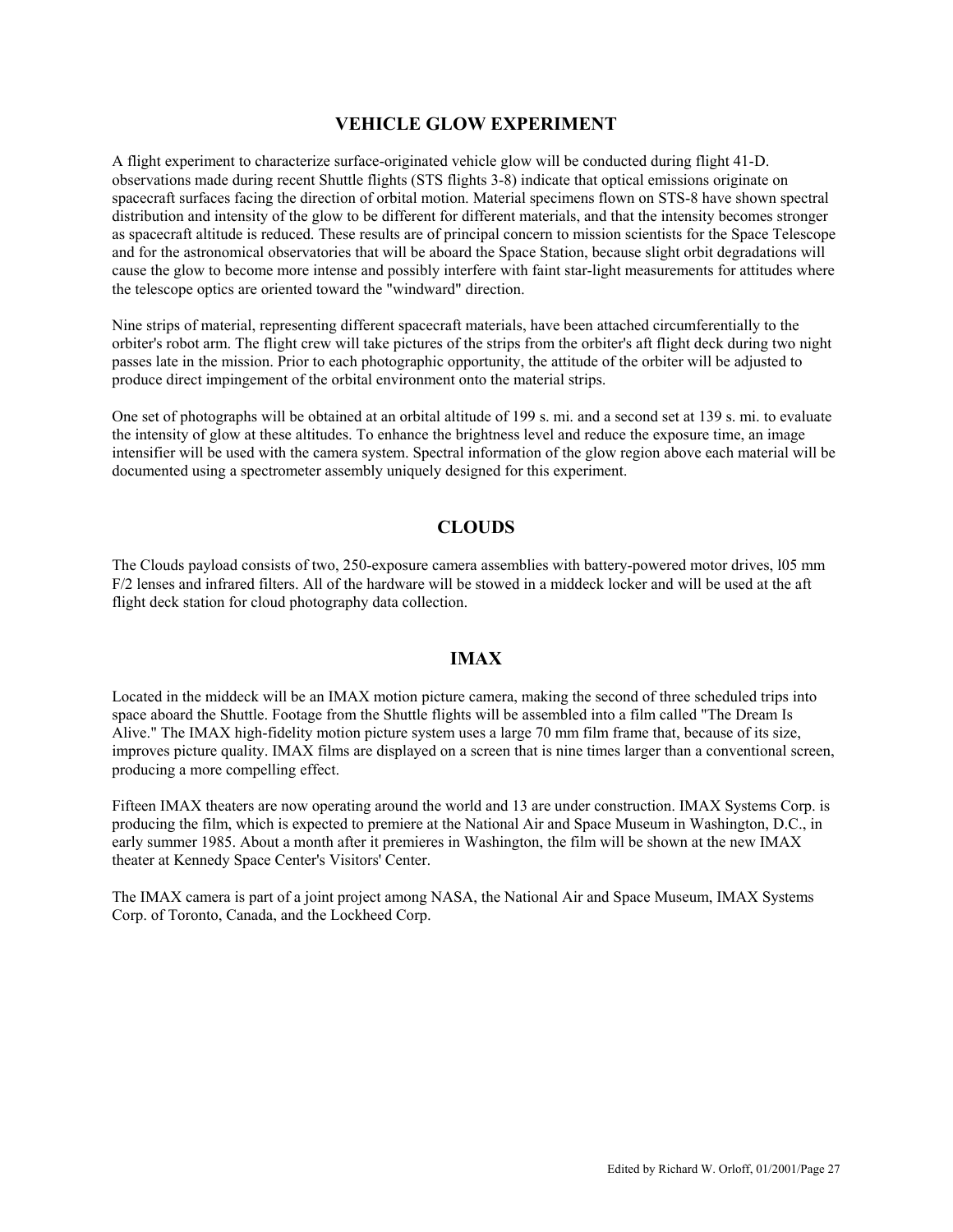## **SHUTTLE STUDENT INVOLVEMENT PROJECT**

There is one experiment chosen for mission 41-D from the Shuttle Student Involvement Project. This experiment was proposed by Shawn P. Murphy from Newburg, Ohio. It is sponsored by Rockwell International. The experiment is designed to compare a crystal grown by the "Float Zone" technique in a low gravity environment with one grown in an identical manner on Earth.

The material consists of a 25-cm (10-in.) rod of gallium impregnated with thallium. Heat is applied to the crystal interface until a molten zone is formed, and the zone then moves up the length of the rod. In the absence of gravity, a more uniform distribution of the thallium and a more perfect gallium crystal is expected to result. The experiment is contained in the middeck.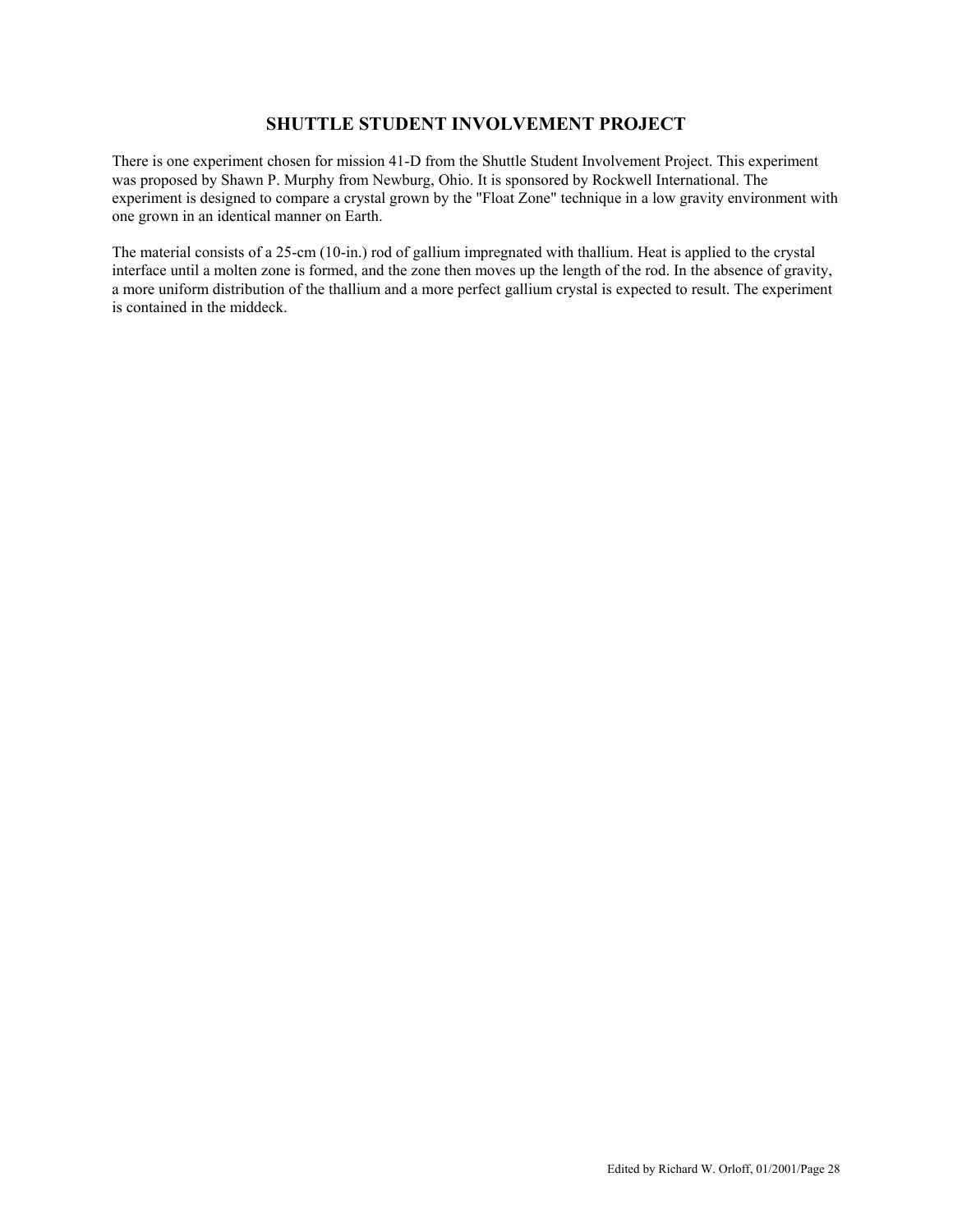## **STS-41D CREWMEMBERS**



*S84-30259 -- Seated are (left to right): Richard M. (Mike) Mullane and Steven A. Hawley, mission specialists; Henry W. Hartsfield Jr., crew commander; Michael L. Coats, pilot. Standing are Charles D. Walker, pilot and Judith A. Resnik, mission specialist. Behind them is a model of the early sailing vessel Discovery and a model of the shuttle Discovery.* 

*No copyright is asserted for this photograph. If a recognizable person appears in the photo, use for commercial purposes may infringe a right of privacy or publicity. It may not be used to state or imply the endorsement by NASA or by any NASA employee of a commercial product, process or service, or used in any other manner that might mislead. Accordingly, it is requested that if this photograph is used in advertising and other commercial promotion, layout and copy be submitted to NASA prior to release.* 

*PHOTO CREDIT: NASA or National Aeronautics and Space Administration.*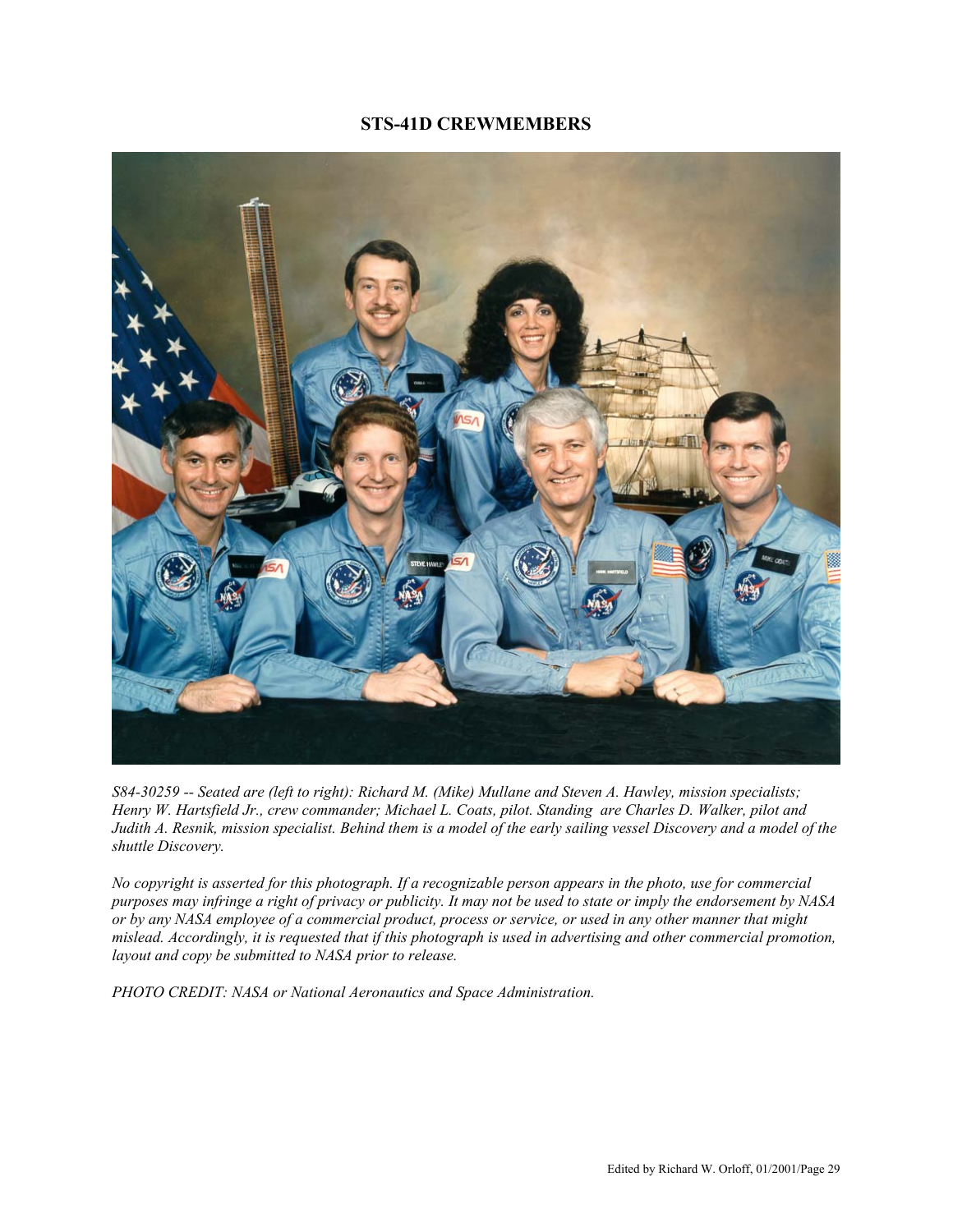## **BIOGRAPHICAL DATA**

**HENRY W. HARTSFI ELD Jr .** , 50, is commander of 41-D, the twelfth flight of the Space Shuttle. A native of Birmingham, Ala., he became a NASA astronaut in 1969 while with the Air Force.

Hartsfield was pilot for STS-4, the fourth and final orbital test flight of the Shuttle Columbia. In this seven-day mission, he completed 112 Earth orbits, logging 169 hours and 11 minutes in space.

Retiring from the Air Force in 1977 with more than 22 years of active service, he continued his assignment as a civilian NASA astronaut. He has logged more than 6,000 hours flying time -- of which 5,200 hours are in jet aircraft.

**MI CHAEL L. COATS**, 38, USN Commander, is the pilot for 41-D. He was selected as a NASA astronaut candidate in 1978, completing his training the following year. He was capsule communicator for the fourth and fifth Shuttle missions.

Coats was graduated from U.S. Naval Academy in 1968 and became a naval aviator in 1969. While assigned to the USS Kittyhawk, he flew 315 combat missions in Southeast Asia.

He has logged 3,500 hours flying time and 400 carrier landings in 22 different types of aircraft.

**JUDI TH A. RESNIK** Ph.D., 35, is one of three mission specialists on this flight of Discovery. She became a NASA astronaut candidate in 1978 and completed the one-year training and evaluation period to become eligible for Space Shuttle flight crew assignment. She will be the second American woman to fly in space.

Resnik's projects in support of orbiter development at the Johnson Space Center include experiment software and the Remote Manipulator System.

Resnik received a bachelor of science degree in electrical engineering from Carnegie-Mellon University in 1970 and a doctorate in electrical engineering from the University of Maryland in 1977.

**STEVEN A. HAWLEY**, Ph.D., 32, is a mission specialist on Space Shuttle flight 41-D.

Hawley became a NASA astronaut candidate in 1978 and a year later became eligible for flight assignment. He was simulator pilot for software checkout at the Shuttle Avionics Integration Laboratory and a member of the astronaut support crew for orbiter test and checkout.

Graduated with highest distinction from the University of Kansas, he received bachelor of arts degrees in physics and astronomy and a doctor of philosophy in astronomy and astrophysics from the University of California.

Hawley is the husband of Astronaut Sally K. Ride, first American woman to fly in a Space Shuttle.

**RI CHARD M. MULLANE,** Lt. Col., USAF, 38, the third mission specialist on Discovery, is a West Point graduate with 150 combat missions as a weapon system operator in Vietnam.

In 1979 he became eligible for assignment as Space Shuttle crew mission specialist.

Mullane received a bachelor of science degree in military engineering from the U.S. Military Academy in 1967 and was awarded a master of science degree in aeronautical engineering from the Air Force Institute.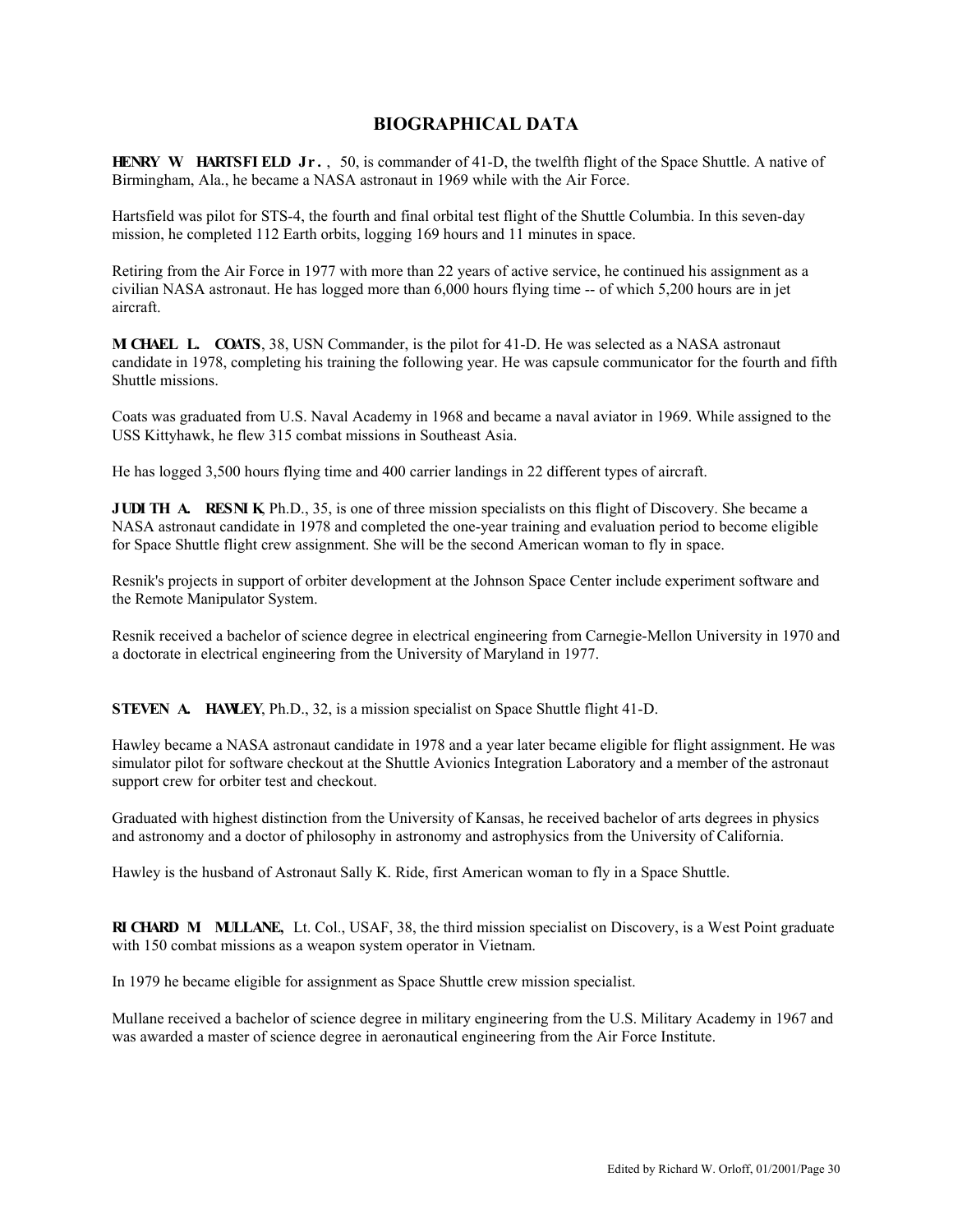**CHARLES D. WALKER**, 36, is the first commercial payload specialist assigned by NASA to a Space Shuttle flight crew.

Walker is chief test engineer for the McDonnell Douglas Electrophoresis operations in Space project. As payload specialist, Walker will operate the materials processing equipment, a project aimed at separating large quantities of biological materials in space for ultimate use in new pharmaceuticals.

Walker was graduated from Purdue University in 1971 with a bachelor of science degree in aeronautical and astronautical engineering.

Prior to joining McDonnell Douglas, Walker was project engineer responsible for computer-based manufacturing process controls and design of ordnance production equipment at the Naval Sea Systems Command Engineering Center, Crane, Ind.